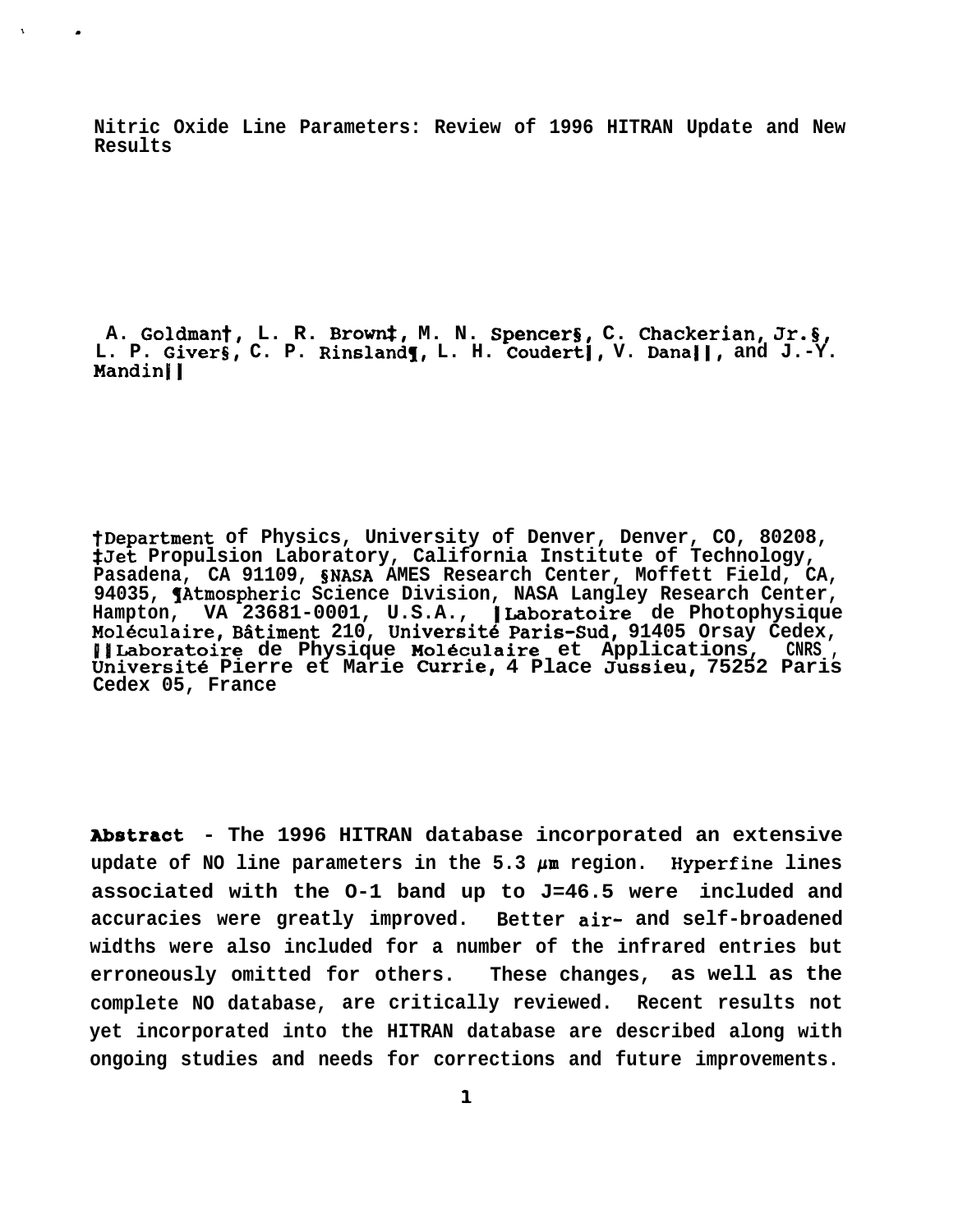**Nitric oxide (NO) is an important constituent of the Earth's** atmosphere. Nitric oxide together with NO<sub>2</sub> play critical roles in **tropospheric chemistry because they act as catalysts in the photochemical production** of **ozone (Chameides and Walker;i WMO Report No. 37,<sup>2</sup>Chapt. 5). Tropospheric NO is produced by a variety of sources, for example, surface-based anthropogenic emissions, lightning (particularly in the tropics), stratospheric injections, aircraft emissions, and in situ photochemical reactions (Singh et a13). The primary natural source of NO in the stratosphere is believed to be the reaction of O(iD) with N20 (Crutzen') . The downward transport of NO from the thermosphere and upward transport of NO from lightning are additional, important natural sources of stratospheric NO (WMO Report No. 37,<sup>2</sup>Chapt. 6.2.1.2). Large amounts of thermospheric NO can reach the high latitude stratosphere during winter (Solomon et als). In the** stratosphere, reactive nitrogen (NO+NO<sub>2</sub>) is important because it is involved in catalytic cycles which directly destroy O, (WHO Report **No. 16,<sup>s</sup>Chapt. 2.1.3).**

**Nitric oxide is also an important infrared radiator in the** thermosphere owing to its fundamental band at  $5.3 \mu m$  (1876 cm<sup>-1</sup>) and its first overtone band at  $2.7 \mu m$  (3727 cm<sup>-1</sup>). Numerous infrared **obsenations of thermospheric NO have been reported in the literature since the mid-seventies. The atmosphere above 80 km is not in local thermodynamic equilibrium. Hence, a detailed model of the steady state NO vibrational distribution and its dependence on local chemical and radiative phenomena is required to model high altitude emission spectra of the NO IR bands (Huppi and Stair;' Rawlins et al'). Thermospheric NO has been measured in the 5.3pm by a number of recent satellite experiments, such as HALOE (Luo et** al;' Russell et al<sup>10</sup>) and ISAMS (Ballard et al;<sup>11</sup> Taylor et al<sup>12</sup>), **both on** UARS . **Successful quantitative modeling of such**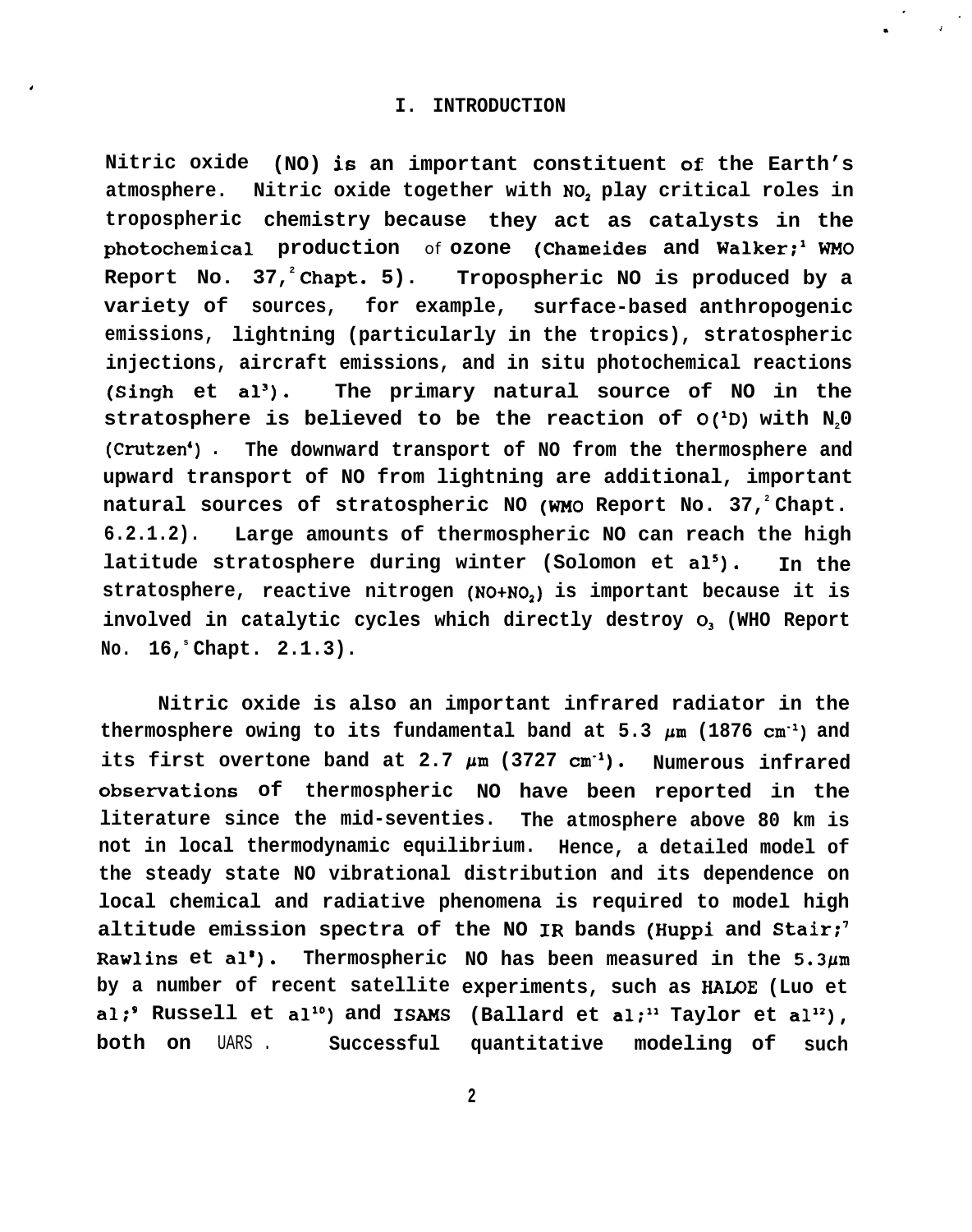**observations also requires high quality spectroscopic parameters for the lines of NO up to high v and high J.**

, .

**The infrared spectral parameters of NO have been an important part of the HITRAN trace gases database since its inception, parts of which have been updated a number of times through the 1992 edition. In the 1996 HITRAN update, all the lines of the** fundamental band  $(O-1)$  and part of the hot-band  $(1-2)$  lines of  $14N^{16}O$ **from the 1992 edition were replaced by new lines which include, for the first time, hyperfine structure (hfs) in vibration-rotation bands, and provide significantly improved line positions and intensities. However, other spectral parameters, such as halfwidths, were incorrectly incorporated for these updated lines, while lineshape parameters for other sub-sets of 1992 lines were improved. Also, some of the Av=2 bands (not updated) show line intensity discrepancies that have been carried over since the 1982 edition. For these reasons, a detailed discussion of the 1996 HITRAN edition is preceded, in Section II,** by a review **of the development of the NO line parameters into the 1992 edition. Section III will present the more recent studies, with details for those results that were incorporated into the 1996 edition. Section IV will detail more of the recent and new NO studies beyond 1996 HITRAN, and present recommendations for future editions of the database. Additional line parameters in the far IR and UV will also be discussed. Most of the discussion will be organized by spectral region, from long to short wavelength.**

# **II. NITRIC OXIDE UPDATES IN PRE-1996 HITRAN**

**The NO pure rotation portion of the HITRAN database was last** updated for the 1986 HITRAN edition (Rothman et al<sup>13</sup>). It contains **only the (O-O) band of "N'gO, taken directly from the JPL catalog** (Poynter and Pickett<sup>14</sup>), and includes hyperfine structure. The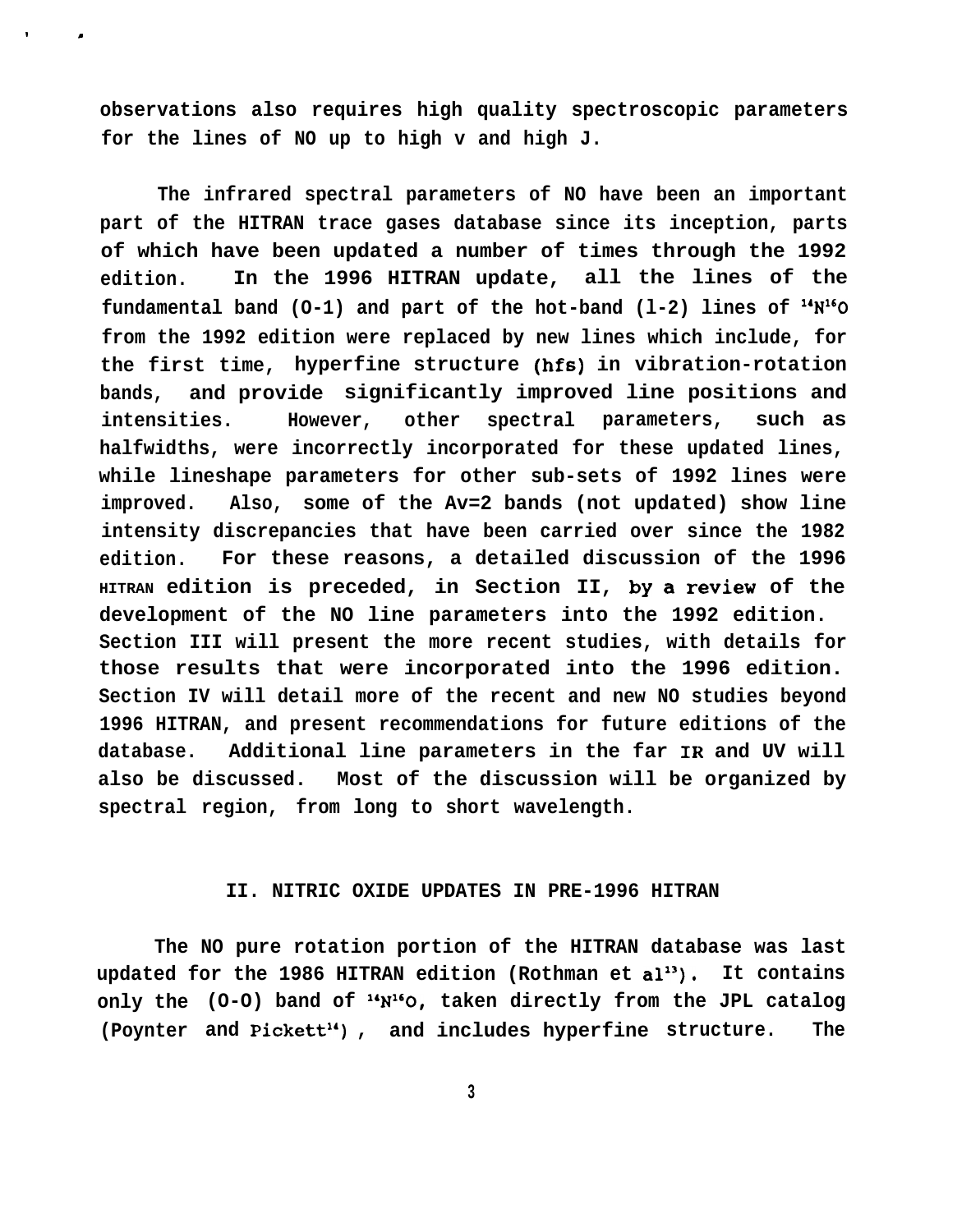**extensive update of the NO X<sup>2</sup> 11 - X2~ infrared line parameters in the 1982 HITRAN database (Rothman et alis) was based on the work of** Gillis and Goldman<sup>16,17</sup> and contains the vibration-rotation sequences  $\Delta v=0,1,2$ , with  $v'=0$ , ..,6, and  $J_{\text{max}}<40.5$  for  $\Delta v''=0$ , and  $v''=0$   $v'=1$ **for 15NiG0 and 16Nls0, with no hyperfine structure. Note, however, that Gillis and Goldman<sup>i</sup> ' included additional isotopic NO species and bands that were not incorporated into the HITRAN database (available by request from A. Goldman). The halfwidths used for all the bands were taken from the self-broadening results of Abels and Shawi' (last column of Table III there) . The NO parameters have** been only partially updated since then (Rothman et al;<sup>19</sup> Brown et  $al: ^{20}$  Rothman et  $al^{21}$ ).

**Subsequent to 1982 HITRAN, infrared NO measurements and analyses have been completed by Amiot,<sup>22</sup>Falcone et al~23 Houdeau et** al,<sup>24</sup> Pine et al,<sup>25</sup> Phillips and Walker,<sup>26</sup> Hinz et al,<sup>27</sup> and Ballard **et al.2\* The 1986 HITRAN version did not report any updates for NO.**

**In 1992 HITRAN the pure rotation lines (O-O) band remain those from the JPL catalog (Poynter and Pickett"). It has been noticed that in the quantum numbers of the hyperfine components for these lines, the .5 has been truncated from each** F" **value. The airbroadened halfwidths remain the self-broadened halfwidths from 1982, all with temperature dependence of 0.5, and without selfbroadened halfwidths.**

**For the 1992 HITRAN in the infrared, the results of Ballard et a12a were used to update the intensity of the fundamental and airbroadened individual lines halfwidths for all infrared bands. Thus, the 1992 HITRAN update for the fundamental (O-1) incorporated 128 lines (leading isotope only, main branch P lines having J up to 13.5, and R lines with J up to 19.5) whose line intensities and broadening parameters were taken directly from the work of Ballard**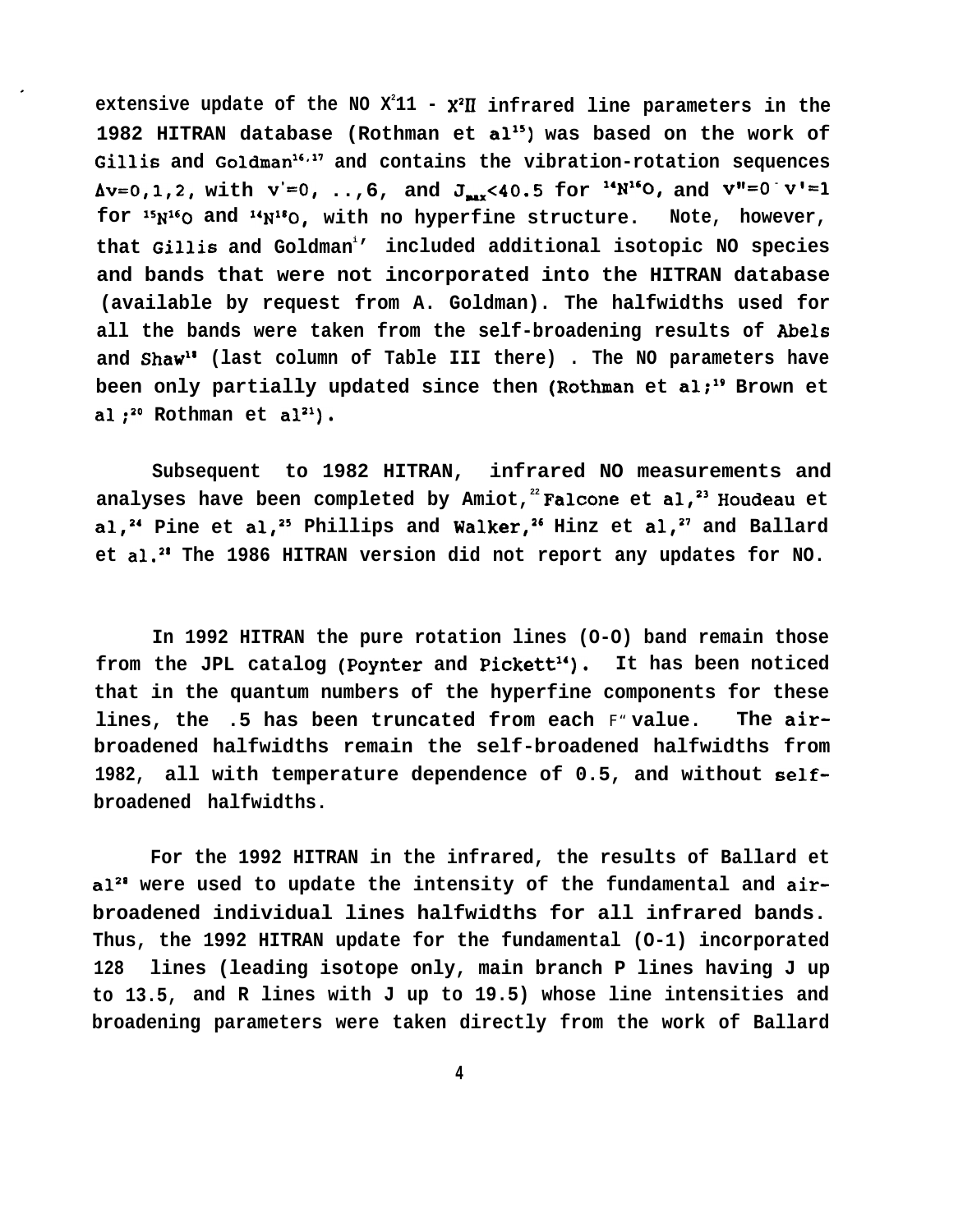**et al.2S The line intensities were taken from the "talc" values in Table I there, and divided by two to yield the e/f component intensities in the 1992 HITRAN listing. These lines include airbroadened halfwidth and self- broadened width which are J and branch dependent, and also show variations between the**  $\Omega = 1/2$  **and 3/2 sub-bands. Ballard et alz' measured the Nz-broadened halfwidth, which was assumed for the air-broadened halfwidth and their average value for the coefficient of temperature dependence (0.71) was assigned to all 128 lines in this subset. For all the remaining AV=I lines (3 leading isotopes), and all the Av=2 lines (main isotope only), the J-dependent air-broadening parameters were obtained from unpublished values by Ballard (see Rothman et alig). These halfwidths appear to be the result of smoothing and extrapolation to higher J of the data presented in Ballard et al,2\* and no longer have any dependence on either branch or sub-band. All these lines have been assigned the classical value of 0.5 for the coefficient of temperature-dependent broadening with no selfbroadened widths. Pressure shift information is not included for any of the NO lines in 1992 HITRAN.**

●

## **III. RECENT WORK AND 1996 HITRAN UPDATE**

The more recent works of Spencer et al,<sup>29.30</sup> Dana et al,<sup>31</sup> Mandin **et al,32, Coudert et al,33 and Saupe et a1<sup>34</sup>provide significantly improved line positions, intensities, and halfwidths for several NO bands. Some of these results have been incorporated into the** HITRAN 1996 edition (Rothman et al<sup>21</sup>). The NO data contained in **1996 HITRAN are summarized in Table 1. Table 2 describes the origin of these data, and some of the relevant issues concerning the 1996 update, which are discussed below.**

**The pure rotation NO lines remain unchanged in the JPL catalog (Pickett et al") and have not been updated for 1996 HITRAN. The**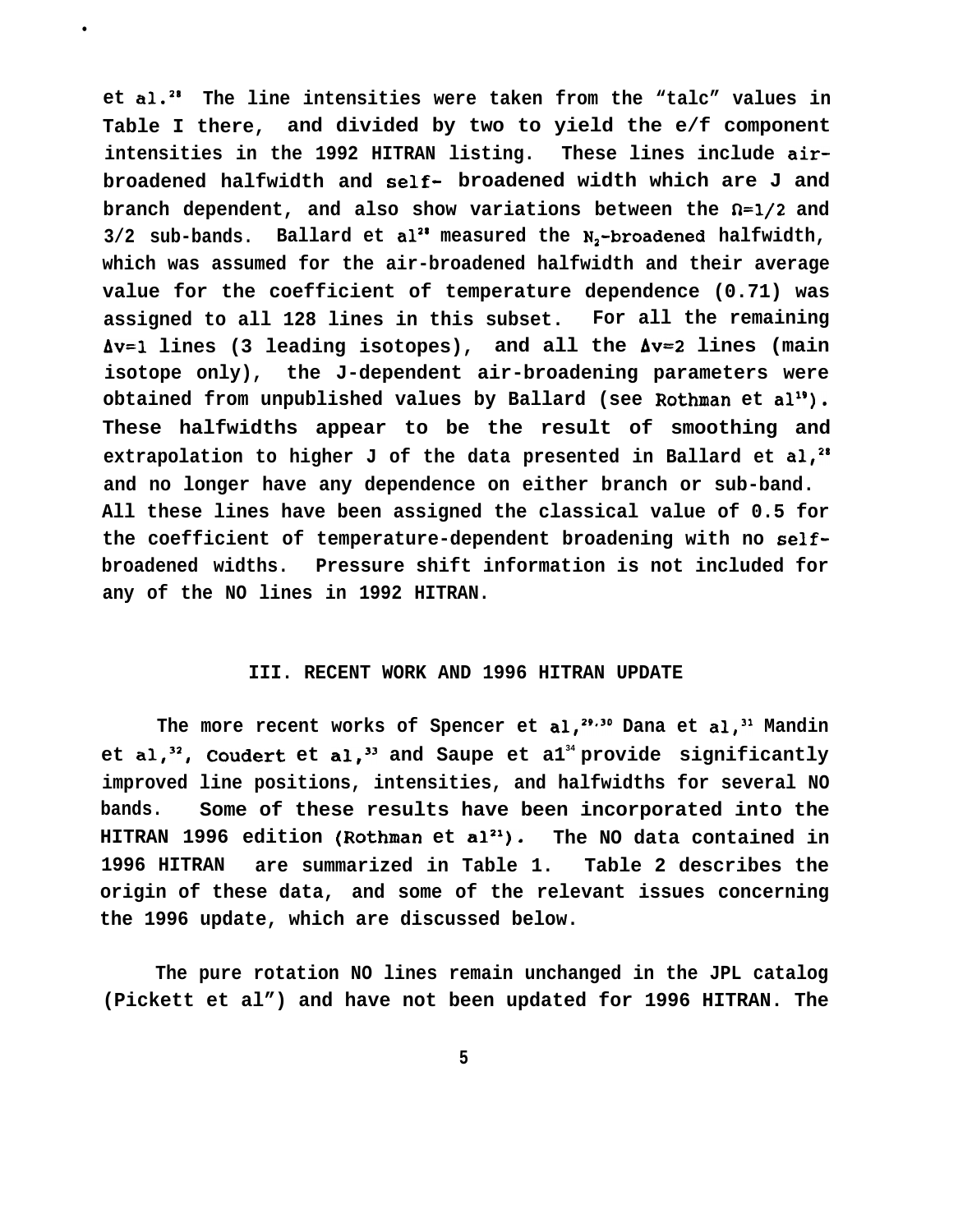**halfwidths also remained unchanged from 1992. The analysis by Coudert et a1<sup>33</sup>provided hyperfine constants, which have been implemented for line positions and intensities of the (O-l), (l-2) main isotopes bands in 1996 HITRAN. Thus, the significant increase in the number of lines in the (O-1) and (l-2) bands from 1992 HITRAN to 1996 HITRAN is due to the hyperfine components. All the (O-1) main isotope lines from 1992 HITRAN (A-doubled) have been replaced in 1996 HITRAN with new line positions and intensities that take into account all the hyperfine components (Coudert et a133) . Now all the main branch lines include hyperfine structure. In addition, the maximum value of J has been extended to 46.5. The hyperfine component update has been performed for only part of the (l-2) band. The positions and intensities of the (l-2) satellite lines have not been modified. It is noted that the (l-2) band**  $J_{\text{max}}$ =35.5 in 1992 HITRAN has been reduced to  $J_{\text{max}}$ =31.5 for the (1-2) **hyperfine lines in 1996 HITRAN while the satellite lines retain their 1992 HITRAN J range.**

.

**The comparison of the new (O-1) and (l-2) line positions in 1996 HITRAN with 1992 HITRAN can be done on the basis of Coudert et al" A-doubling constants. The newly calculated A-doubling line positions differ (usually less than) from the 1992 values by 0.1 to 2.0 mk, depending on the band and the J-values. Discrepancies up** to about 5 mK exist for high J<sup>2</sup> $II_{3/2}$  - <sup>2</sup> $II_{3/2}$  (1-2) lines (Dana et **a131) . The new line intensities are higher than the 1992 values by '2% in the main branches of the (O-1) band, and lower by '8% in the (l-2) main branch transitions. The line intensities are also lower by about 8% for the (O-1) satellite lines. Accuracy indices of 4** were assigned for both frequency  $(2 0.0001$  and  $(0.001 cm^{-1})$  and **intensity (2 10% and < 20%) for these (O-1) , (l-2) lines. However, based on the convergence of the results from the different laboratories to within a few percent of each other, it is estimated that the HITRAN intensity accuracy indexi9 for the strongest lines** is 6 ( $\geq$  2% and < 5%). Indeed, the  $(0-1)$  <sup>14</sup>N<sup>16</sup>O band intensity on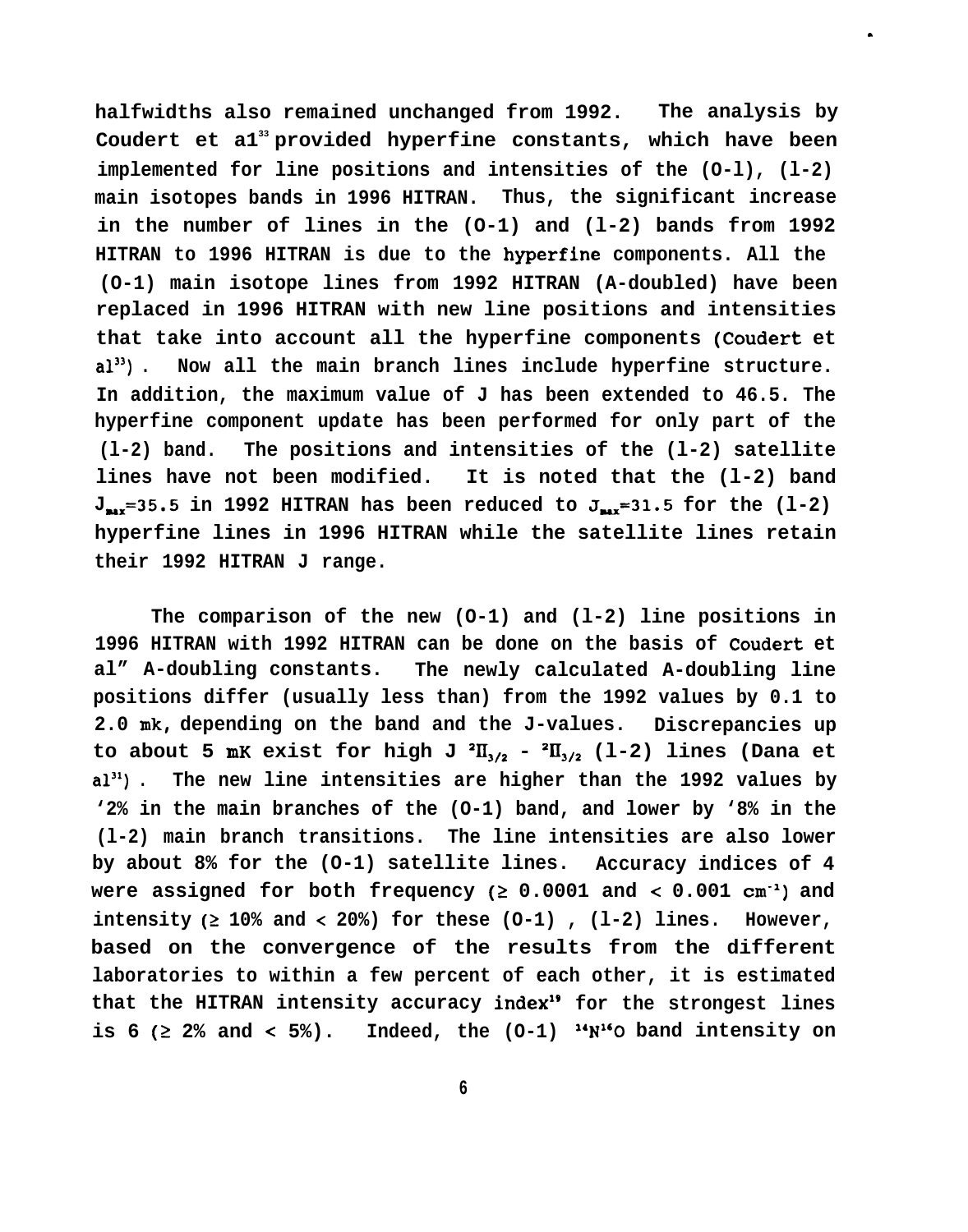**1996 HITRAN (see Tables 1,3) is 4.593 x10"i' cm -i/ (molec-cm-2), which is within 1% and 3% of the laboratory values of (4.634i0. 14)x10-i' and (4.45f0.04)x10-i' cm-i/(molec-cm"2) reported by Spencer et a12g and** Ballard et al,<sup>2</sup> respectively.

**The positions and intensities of all the other infrared bands were not changed from 1992 to 1996. A number of deficiencies found in these bands will be discussed below, on the basis of the new work by Goldman.3c**

**It should be noted that in a few low J Q-lines hyperfine components are partially resolved in the atmospheric IR spectrum,** such as in the  $Q(1/2)_{1/2}$  transitions near 1876.1 cm-i on the balloon**borne 0.002 cm-' resolution solar spectra obtained by DU. In such cases, the hyperfine components are important in modeling the observed line shape, as shown in a number of laboratory spectra**  $(\text{Plane et al};^{37} \text{ Spencer et al}^{29})$ .

**The weighted transition moments squared (proportional to the transition probabilities) for all the NO lines in the database have** been altered slightly in 1996 HITRAN due to an updated version of **the partition function (from the TIPS program, Gamache et al"). It should be noted that the partition function used had an** extraneous nuclear spin factor of  $\mathbb{I}(2I+1)$ . For  $\mathbb{I}^1\mathbb{N}^1$ <sup>1</sup>, this amounts to  $(2I(^{14}N)+1)$  **\*** $(2I(^{16}O)+1)=2I(^{14}N)+1=3$  as  $I(^{16}O)=0$  and  $I(^{14}N)=1$  (nowto **be used as I). This constant factor does not effect the change of line intensity with temperature, in which the ratio of the partition functions is involved. However, in the process of generating the weighted transition moments squared from the listed line intensities (see Gamache and Rothman<sup>3</sup> ' for the general formulation of this parameter), it was apparently assumed that the lower state degeneracy is always (2J+1)\*(21+1). This lead to different errors in the database for transitions sets with different merging of degenerate components. For example, for the**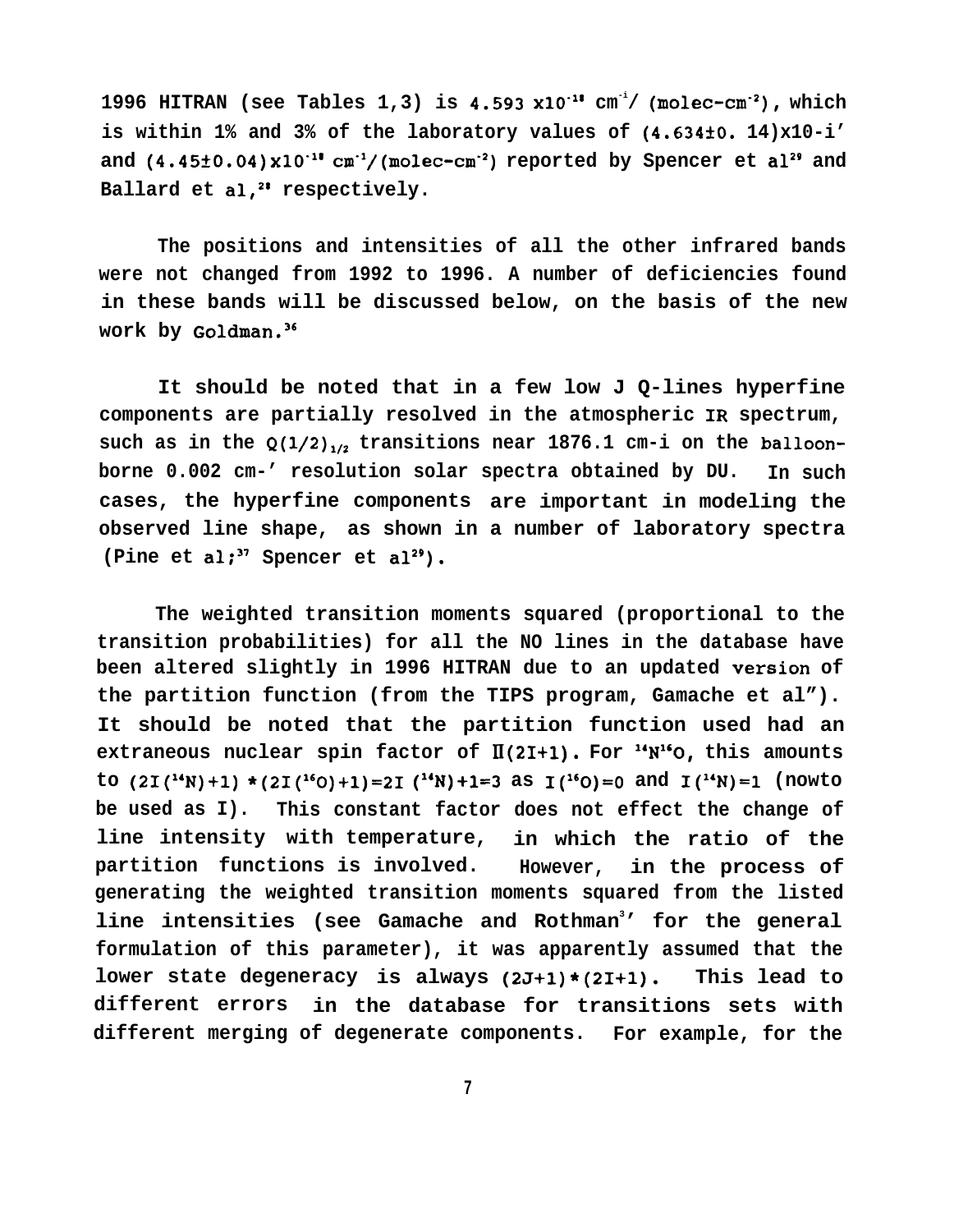fine structure A components "N<sup>16</sup>O lines, the listed values of the **weighted transition moments squared are too large by the factor of 21+1=3 . In this case, (2J+1) \* (21+1) is the correct degeneracy but the extra factor of 21+1 in the partition function canceled out the 21+1 term in the degeneracy. For the hyperfine lines and the combined A lines the degeneracy should have been (2F+l) and 2\*(2J+1)\*(21+1), respectively.**

**Unfortunately, halfwidth revisions intended for the 1996 version were not uniformly applied, and even some improvements from 1992 were lost. This occurred because duplicate revisions submitted at different times were merged. important**

**In 1994, one of the authors (L.R. Brown) revised all widths of the infrared NO bands from the 1992 edition using recent** results.<sup>28,29,37</sup> The N, widths were either measured or smoothed values **of the (O-1) band from Spencer et al.2' These measurements, involving P and R branch lines up to J=26.5 and Q branch lines up to 11.5, were applied with somewhat different criteria depending on the isotopes, e/f components and sub-bands. The self-broadening widths were based on a smoothing by L.R. Brown of the Ballard et a1<sup>25</sup>measurements that first appeared in the 1992 edition for some of the (O-1) lines. Pressure-induced frequency shifts in the (O-1) and (O-2) regions were based on averaged values reported by Spencer** et al  $29$  and Pine et al<sup>37</sup> respectively,  $-0.0017$  and  $-0.004$  cm<sup>-1</sup>-atm<sup>-1</sup> **at 296 K. The temperature dependence of n=O.71 from Ballard et a12S was maintained. It should be reemphasized that the air-broadening coefficients were determined only from N2-broadening measurements.**

**In 1995, portions of this updated list were overwritten by the hyperfine prediction based on Coudert et a133 for the (O-1) and some of the (l-2) bands of the main isotope; however, in this second revision, only default constants were applied for the widths and shifts (0.05 Cm-l-atm-i at 296 K for air-, 0.0 for self-, and 0.0 for**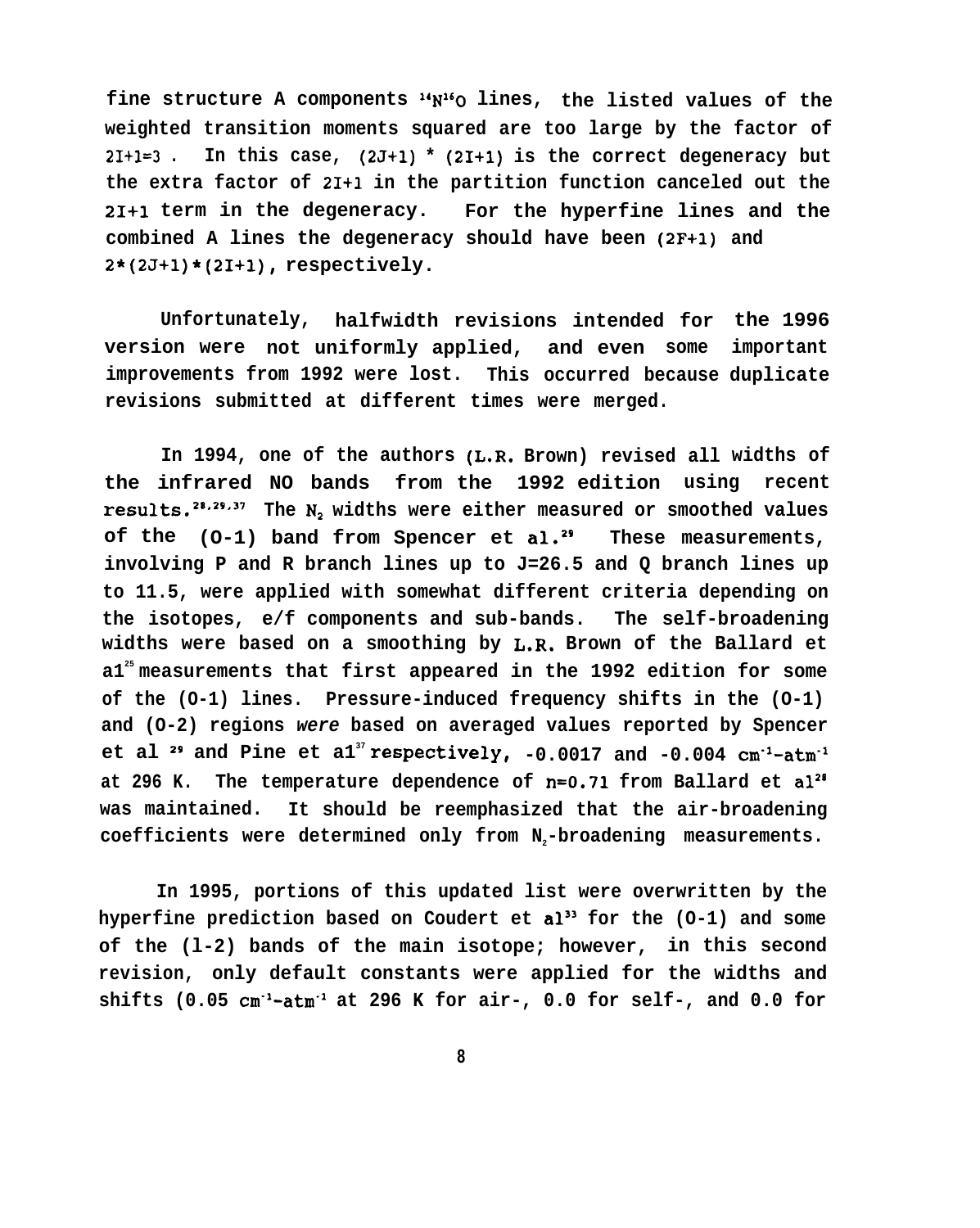**shifts) , thus losing the J dependence' given in the 1992 edition, although the temperature dependence coefficient (n=O.71) was maintained (see Table 2) . These omissions can be readily corrected (tables are available electronically from L.R. Brown for this).**

## IV. FURTHER DEVELOPMENTS BEYOND 1996 HITRAN

**A number of recent studies have been dedicated to validation of the NO line parameters. These are described below, along with the progress in creating a more complete and self consistent data set, applicable over wider spectral regions and atmospheric measurements.**

**Independent hfs line parameters calculations for the (O-1) and (l-2) bands with Coudert et al" constants (A. Goldman, unpublished, 1997; L.H. Coudert, private communication, 1997) confirm the line positions within 0.0001 MHz. These calculations also confirm the relative intensities of the 1996 HITRAN infrared hfs components. However, the calculations also confirm that the values of the ground state energies (EM) listed in 1996 HITRAN with the transitions, were chosen (for simplicity) as purely rovibrational and do not take into account the hfs. Fortunately, the E" values are off only in the 4th decimal, and will not cause significant errors in calculating the temperature dependence of the line intensities.**

**Similar calculations also reproduce well the 1996 HITRAN pure rotation hfs lines. However, it has been concluded from these calculations that the partition function used for these lines is at T=300K, as in the JPL catalogi4'35 and not at the HITRAN 296K value. Also, the JPL lines do not include the isotopic abundance factor.**

**The recent heterodyne measurements and analysis of Saupe et**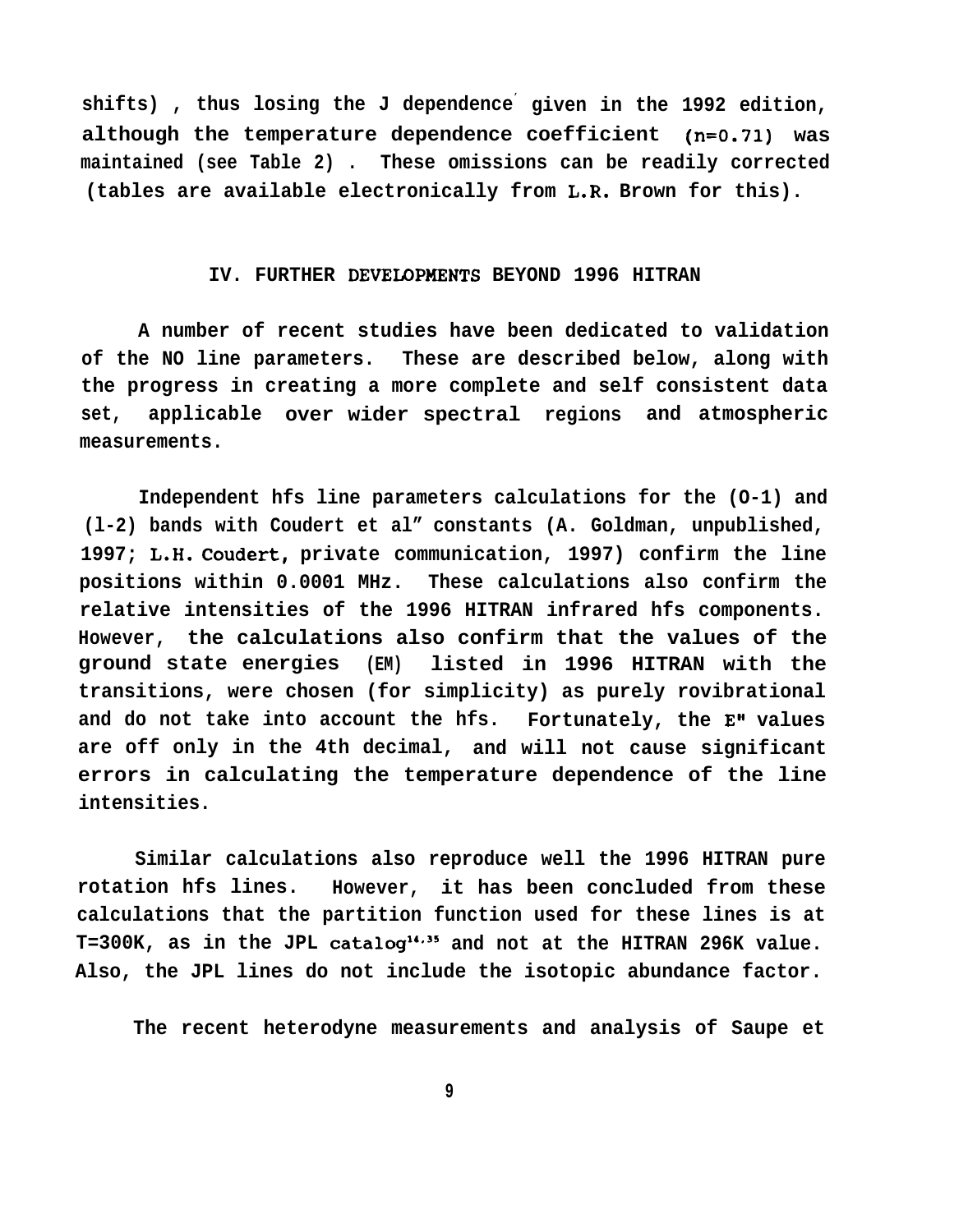**a13d report improved absolute accuracy for the energy levels and 1 ine positions in the fundamental band, and provide new spectroscopic constants (including hfs) for v=O,l, applicable to J values up to 38.5. Comparisons with 1996 HITRAN line positions show that the 1996 HITRAN (O-1) lines are consistently higher. The differences increase with J, and reach -0.00008 cm-l in RR22 (16.5) 1** ines (J<sup>\*</sup>=16. 5 is the highest in the  ${}^{2}II_{1/2}$  -  ${}^{2}II_{3/2}$  transitions **tabulated in the paper). The Saupe et a13' results should be considered for incorporation into the next edition of the HITRAN database.**

**An extensive use of the recent advances in NO has been described by Goldman,3s for generating new line parameters with high v,J for both pure rotation and vibration-rotation transitions in** X 211 . **This update is a direct extension of the work on updating the X2~ lines of OH by Goldman et al.'" The new set for NO is composed of the Av=O , . . .,5 dipole allowed transitions between v=O, . ..,14 and J** Up **to 125.5, with low intensity cutoffs, applicable to both atmospheric and high temperature research. In all, line parameters for 75 separate bands were calculated; 15 pure rotation bands and 60 vibration-rotation bands. Figs. 1-4 show sample results from this update; Table 3. shows band intensities comparison of 1992 HITRAN, 1996 HITRAN, and 1996 DU, to be discussed below.**

**In this work, the Hamiltonian constants of Coudert et a1<sup>33</sup>for A-doubling were used for the rovibrational states of v=0,1,2 and for all the line transitions between these states. The Coudert et a1<sup>33</sup> analysis covered J up to 41.5 for the (O-1) lines and 23.5 for (l-2). For the remaining bands, the Hamiltonian constants of Amiot,<sup>22</sup>which do not include A-doubling, have been used. These** include  $v=0$ ,..., 22 and J in the range of 59.5 (for  $v=0$ ) to 35.5 **(for v=22) . Thus , the new calculations for high v,J involve significant extrapolation of the available spectroscopic data, beyond the available spectral measurements.**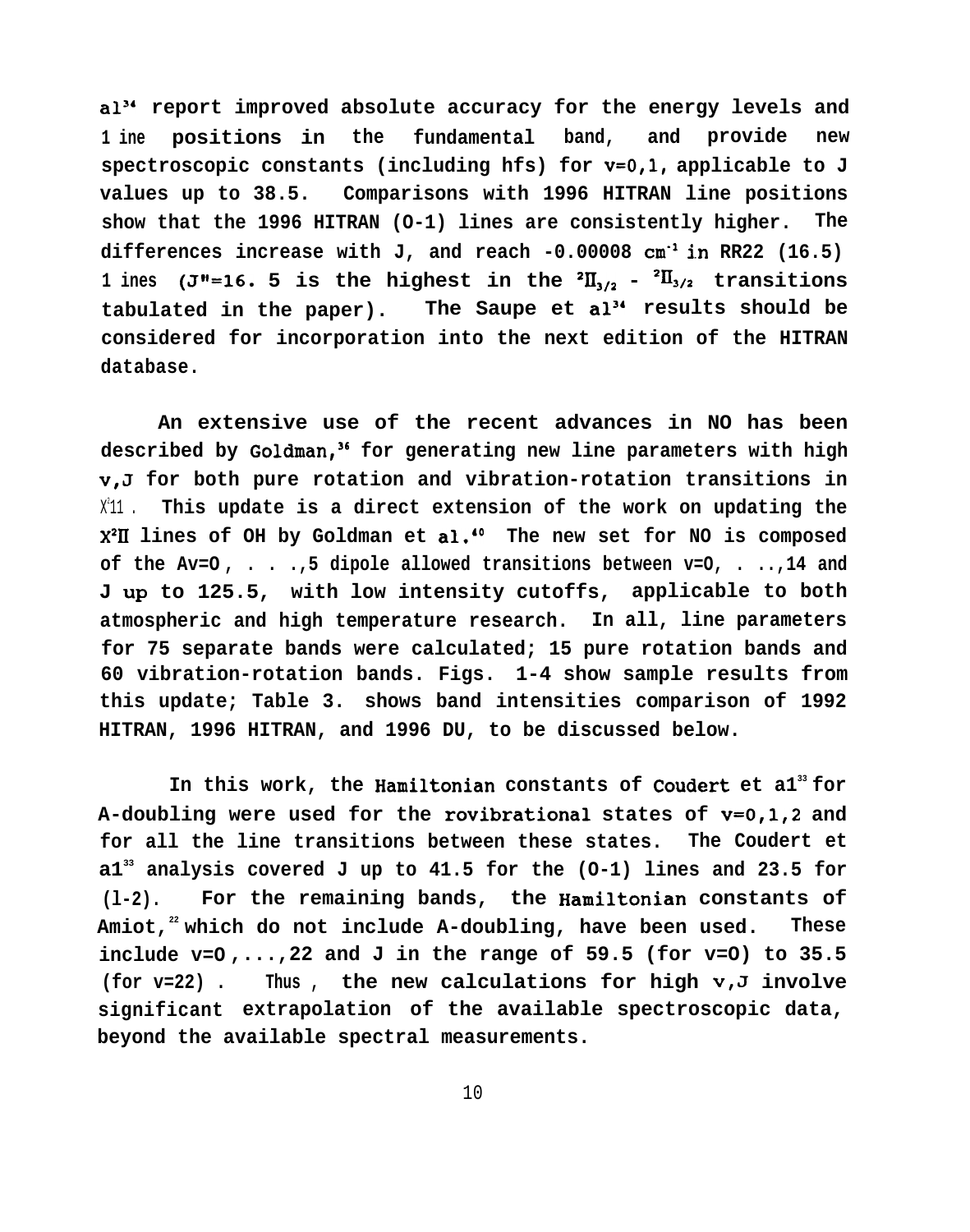**The line intensity calculations are based on an improved calculational method for the vibrational-rotational wavefunctions** (Goorvitch and Galant; <sup>41,42</sup> Chackerian et al<sup>43</sup>) and a combination of **the experimental and theoretical electric dipole moment functions (EDMFs), (Chackerian, private communication, 1996). Figures 1-4 show several results from this work. Figures 1 and 2 show selected Av, v' line intensities sets. Figure 3 shows the type of EDMFs studied, such as those by Spencer et al,29 Chackerian et al (unpublished) , and Langhof f et al ."<sup>045</sup> Figure 4 shows high v, high J wavefunctions employed in the intensity calculations. The derived intensities are significantly improved compared to those available for use in 1982 HITRAN, as discussed by Gillis and Goldmanls and are compatible with the intensities assigned to the updated (O-1) and (l-2) lines in 1996 HITRAN.**

**The intensity comparisons in Table 3 show that the agreement of total DU band intensities with 1996 HITRAN is very close (2% or better) for the bands (O-O), (O-l), (l-2) and (O-2). The rest of the bands show varying degrees of disagreement, as discussed in** Goldman,<sup>36</sup> from a comparison of total band intensity (S<sub>aum</sub>) and **maximum intensity**  $(S_{\text{max}})$  of the new DU bands. Thus, for the  $(0-0)$ band, the S<sub>aum</sub> values are nearly equal. The partial sums of the **hyperfine components for the given A component in 1992 and 1996 HITRAN show good agreement with S\_(DU).** For the  $(0-1)$  and  $(1-2)$ bands S<sub>aum</sub> are also close; S<sub>\_</sub> (DU) agrees with the 1992 HITRAN's Sand with 1996 HITRAN's  $S_{\text{max}}$ . For the  $(0-2)$  band, both  $S_{\text{max}}$  and  $S_{\text{max}}$ **are in good agreement. The (l-3) lines (listed in HITRAN as** combined lines, without the label e or f) show S<sub>anx</sub> in excellent **agreement, but S.m (DU) is twice that of the HITRAN database. It appears that in this case the factor of two is a coincidence, and the HITRAN database retained an inconsistent line intensity normalization, from Gillis and Goldman, is of the (l-3) lines with respect to the (2-4), (3-5) and (4-6) lines; the (l-3) line**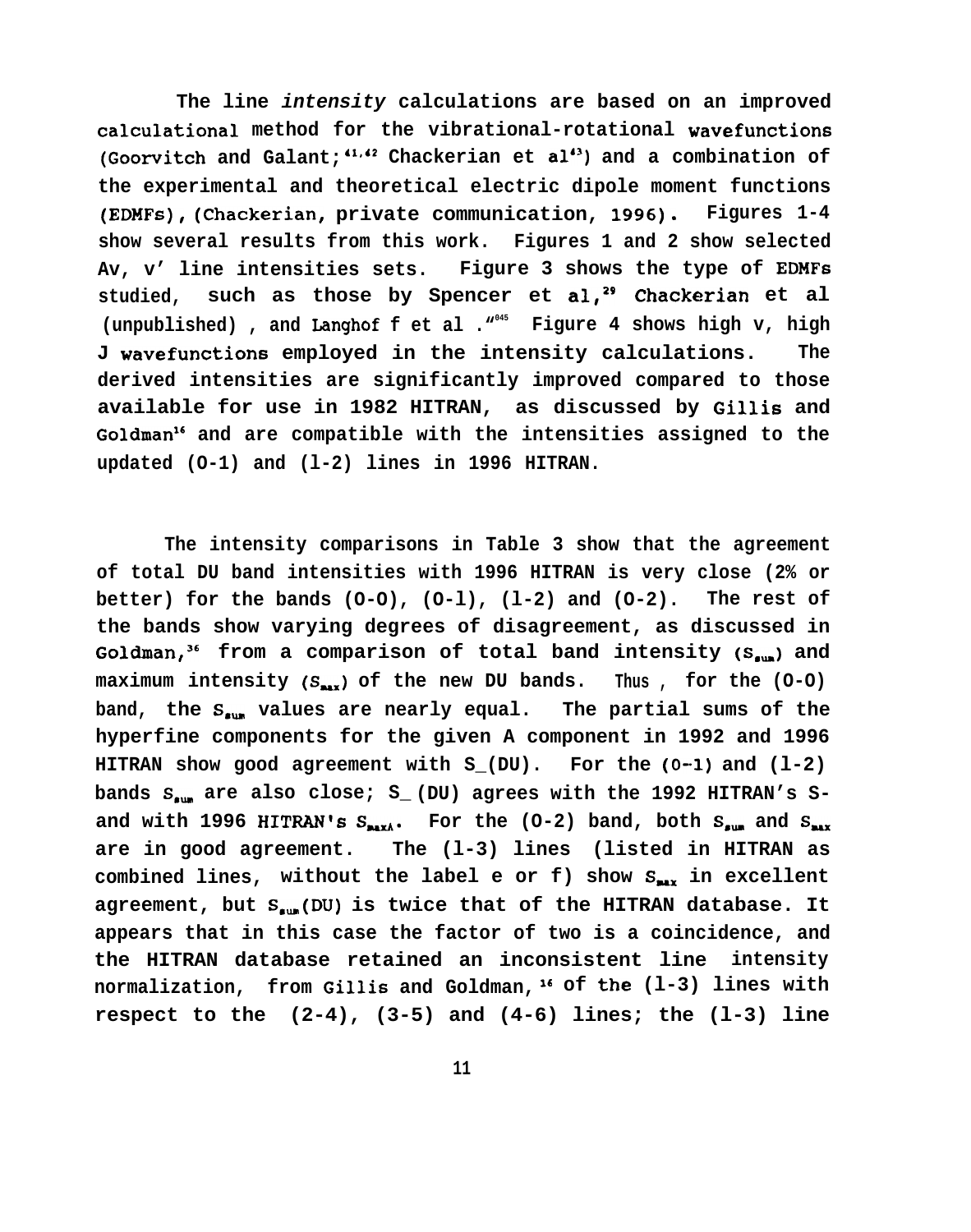**intensities in HITRAN should be multiplied by 1.488. The (2-4),** (3-5) and (4-6) bands also show disagreement in both S<sub>pun</sub> and S<sub>pux</sub> **but the adopted 1982 normalization was consistent. Again, the HITRAN database for these 3 bands lists only the combined lines,** with S<sub>sum</sub>(hitran)/S<sub>sum</sub>(DU) 'O. 8, and S<sub>max</sub>(hitran)/S<sub>max</sub>(DU) '1.6. The **bands (2-3), (3-4), (4-5) in the HITRAN listings also show combined A-components, except that here the doubled intensities yield**  $S_{max}$ (hitran) '2\*  $S_{max}$ (DU), while  $S_{max}$ (hitran) <sup>o</sup>0.9  $S_{max}$ (DU). The **deficiency in the (l-3) band will be corrected in future HITRAN editions. It should be noted that the laboratory intensity** measurements of the  $(0-2)$  band by Pine et  $al^{25}$  yielded S =  $7.57(+0.38,-0.15)$  x  $10^{-20}$  cm<sup>-1</sup>/(molec-cm<sup>-2</sup>) vs. the DU calculated S **of 8.26 x 10-20 cm-1/(molec-cm-2). Laboratory measurements of high Av band intensity are available only for the (O-5) band, as reported by Lee and Ogilvie."** Their value of  $S = (2.18 \pm 0.11) \times$ **10-24 cm-1/(molec-cm"2) is significantly lower than the DU calculated** value of  $3.799 \times 10^{-2}$ <sup>'</sup> cm<sup>-1</sup>/(molec-cm<sup>-2</sup>).

.

**The recent halfwidths study by Spencer et a1<sup>30</sup>has extended the** previous works of Falcone et al,<sup>23</sup> Houdeau et al,<sup>24</sup> Phillips and Walker,<sup>26</sup> Ballard et al<sup>21</sup> and Spencer et al,<sup>29</sup> and provided (0-1)  $\text{band}$  <sup>2</sup> $\text{II}_{1/2}$ , <sup>2</sup> $\text{II}_{3/2}$  NO-N<sub>2</sub> halfwidths with temperature dependence **coefficients. The 1996 HITRAN halfwidths have not been fully** updated with these values yet. Brown et al<sup>20</sup> used the Spencer et **a12g halfwidths for the ATHOS NO A-doubling lines. In the work of Goldman, 36 the results of Spencer et al'" have been adopted for J up to 16.5 for all bands, and single values for higher J's have been assumed. The correction to NO-Air halfwidths was determined assuming**  $\gamma^{0}_{N0 \text{-Ai}}$  **= 0.79** $\gamma^{0}_{N0 \text{-}N2}$  **+ 0.21** $\gamma^{0}_{N0 \text{-}02}$  **, with**  $\gamma^{0}_{N0 \text{-}02}(J)^{=}$  **0.05 based** on Houdeau et al.<sup>24</sup> The self-broadening  $(0-2)$  <sup>2</sup> $\prod_{1/2}$ , <sup>2</sup> $\prod_{2/2}$  halfwidths **of Pine et a125 have been adopted, as they may be more consistent** with the results of Spencer et al<sup>30</sup> than with Ballard et al.<sup>28</sup> Compiling a set for the "best" halfwidths values still requires an **additional study. A new study that has been completed recently**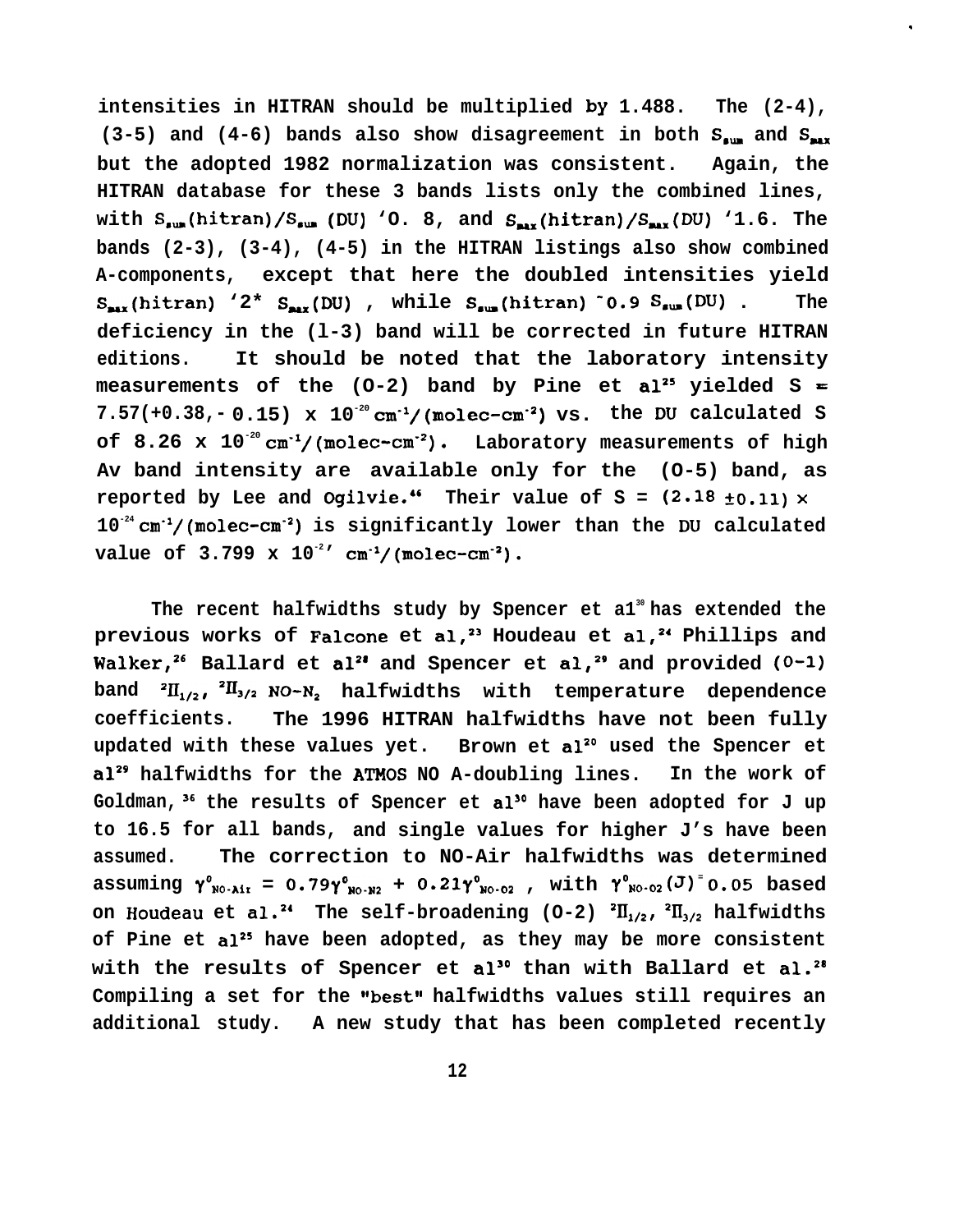provides  $0, -N0$  broadening coefficients with J and  $\Omega$  dependence, as **well as e/f dependence for fi=l/2 (Chackerian et al"). These will** be used to replace the constant value 0.05 cm<sup>-1</sup>atm<sup>-1</sup> mentioned above. **It should also be noted that the pressure shift coefficients provided by Pine et a1<sup>2</sup> ' and Spencer et al" have not been incorporated into the DU database. Accuracy codes for the line positions, intensities, and halfwidths have not been estimated yet. It is clear, however, that lines of v'=0,1,2 and J'<50 have high position accuracy, of 0.0001 to 0.001 cm-l, and intensity accuracy of 5 to 15%. The 1996 DU line parameters of NO have been incorporated into the 1997 GEISA databank.4'**

.

**More recent infrared studies in progress include work on the spectrum of NO in the first overtone region, using a series of FT laboratory spectra (V. Dana, J.-Y. Handin and A. Barbe, private communication, 1997). This study is dedicated to line intensities and A-splittings in the (O-2) band for J values higher than those of Pine et al,2s to intensities and A splitting in the weak (l-3) hot band, and to N2-N0 and 02-N0 broadening coefficients. The results of the first part of this work have been accepted for publication." The newly reported (O-2) line intensities are '5% smaller than those measured by Pine et al.2s**

**In the far infrared, it has been noticed that important transitions have not been yet included in the database. The HITRAN database in the far infrared includes only the electric dipole (cd)** main branch pure rotation  $X^2\Pi_{1/2}(v=0) - X^2\Pi_{1/2}(v=0)$ ,  $X^2\Pi_{3/2}(v=0)$  $X^{2}$ U<sub>3/2</sub>(v=0) transitions with the hyperfine structure (hfs).

**It is known that in addition to the above transitions, weak ed and relatively strong magnetic dipole (red) transitions occur in the satellite branches of**  $X^2 \Pi_{1/2} (v=0)$  **-**  $X^2 \Pi_{3/2} (v=0)$  **[Brown et al;<sup>50</sup>]** Mizushima et al;<sup>51</sup> Saleck et al;<sup>52</sup> Saleck et al<sup>53</sup>]. Saleck et al<sup>52</sup> **provide improved analysis of l'Nl'O and "N"O pure-rotation (O-O)**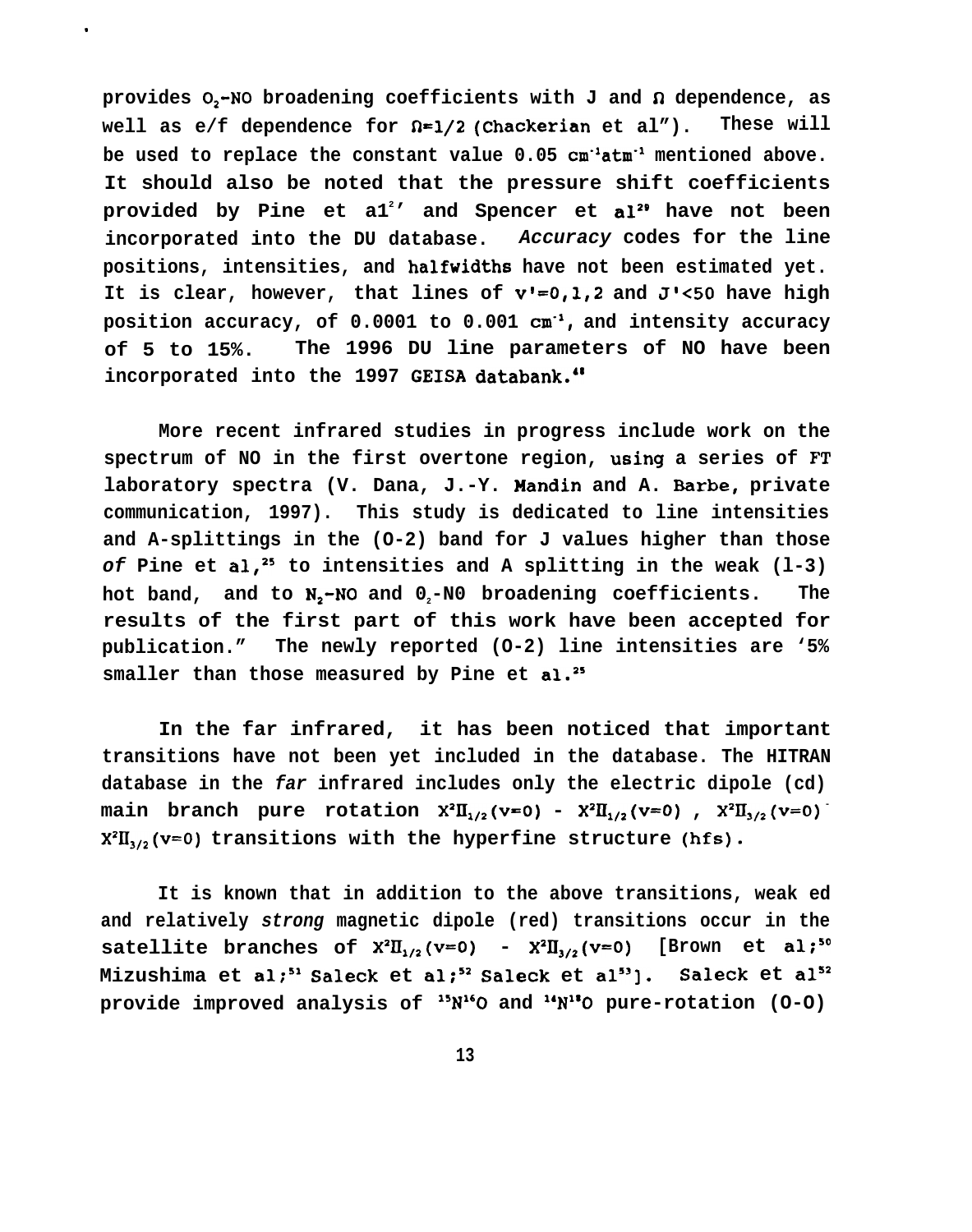**main branch lines with hfs, that has not been incorporated yet into the spectroscopic databases. The ed satellite transitions are** "forbidden", and originate due to the small mixing of the  ${}^{2}$  $\mathbf{I}_{1/2}$ ,  ${}^{2}$  $\mathbf{I}_{3/2}$ **states, similar to those observed and studied in mid infrared**  $X^2II_{1/2}(v=0) - X^2II_{3/2}(v=1)$  transitions since the work of James.<sup>9</sup>'

.

**The selection rules for electric dipole and magnetic dipole are opposite in parity. The permanent electric dipole of NO is** quite small ( $\mu$ =0.15872D), and wavefunction mix ing is small, so **that the md lines (allowed satellite transitions) are '20 times stronger than the corresponding ("forbidden" satellite) ed lines. The md line intensity peaks at the Q-branch near 124 cm-l, where it approaches the peak intensity of the main branch pure rotation ed lines near 45 cm-l within a factor of 2. It is thus expected that these md lines will be important in a number of applications.**

**We have therefore generated HITRAN style hfs line parameters for both types, to supplement the standard HITRAN lines. The energy levels were calculated with the spectroscopic constants and Hamiltonian formalism of Coudert et al.33 The ed line intensities were calculated in intermediate coupling. The md line intensities** were so far calculated only *in* Hund's case (a) (Barrington et al;<sup>55</sup> **Brown et al; 50 Saleck et a153) . Work is in progress with these lines in the far IR atmospheric emission spectrum (1.G. Nolt, private communication, 1997).**

**With the expansion of the HITRAN database to the UV, it is important that line parameters for the NO y band system (X 'II - A 2X') be added to the compilation. As is widely documented in the literature since the mid-sixties, the y system is prominent in the** middle uv spectrum of the earth's airglow, and has been providing **high altitude (80-200 km) distribution of NO for many years. The y system is also used (via fluorescence) for monitoring NO in air pollutants. Some of the recent spectral parameters studies of the**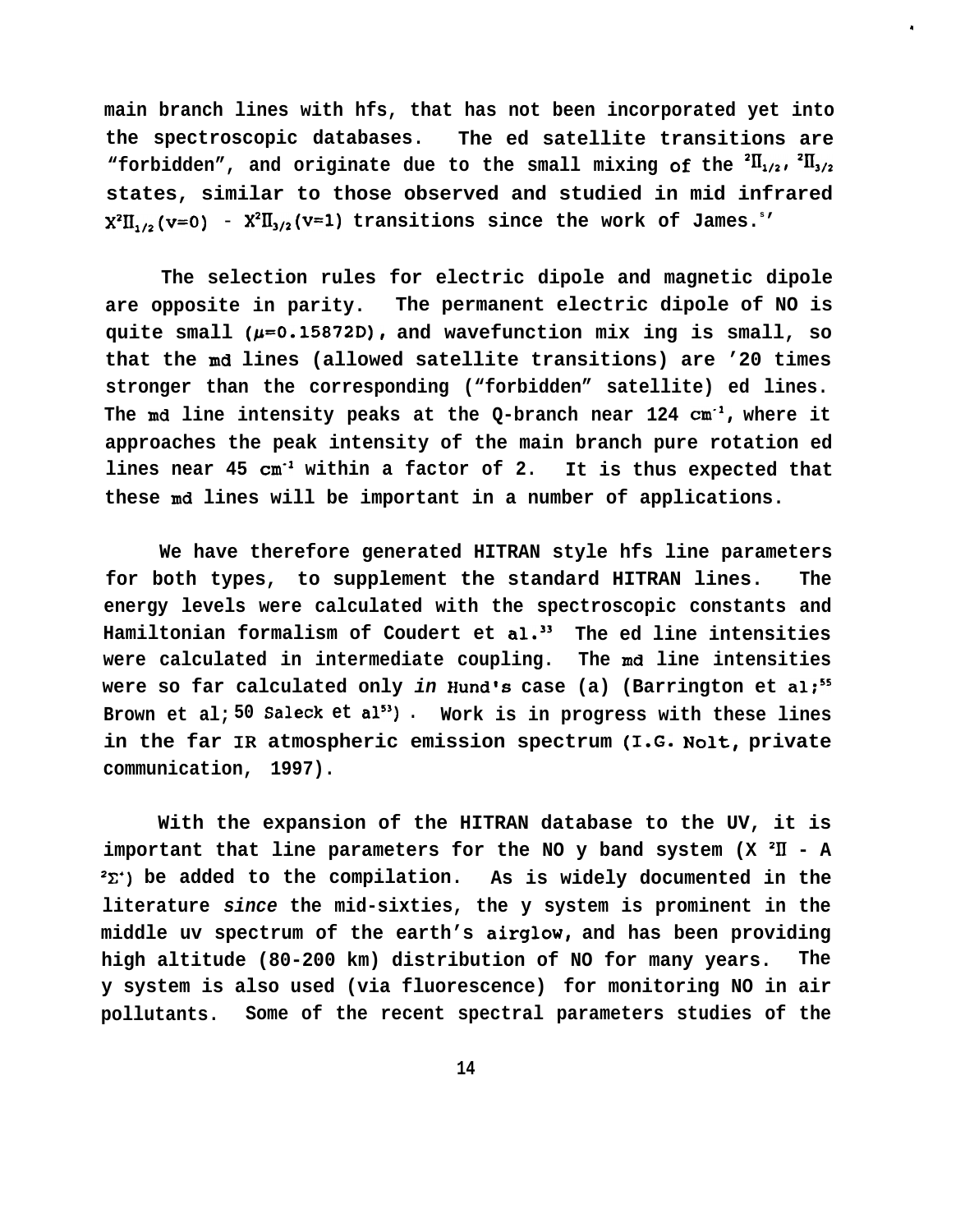rotational transitions of the  $\gamma$  system have been described by Paul<sup>56</sup> **(high V, high J calculations of positions and line strengths) , by** Vyrodov et al<sup>57</sup> and Di Rosa and Hanson" (measurements of collisional **broadening and shifts). These spectral parameters can be adapted** to the HITRAN database. Other NO electronic band systems, including the shorter  $W \delta$  (X<sup>2</sup> $11 - C$ <sup>2</sup> $\Sigma$ <sup>\*</sup>) and  $\epsilon$  (X<sup>2</sup> $\overline{II}$  - D<sup>2</sup> $\Sigma$ <sup>\*</sup>) (some **of which are also observable in atmospheric absorption solar spectra) , are important in atmospheric chemistry and physics, and should be considered in the future. For recent discussions, see** the review paper by Slanger and Copeland<sup>59</sup> and the proposed groundbased study of NO by Slanger and Kerr.<sup>60</sup>

#### v. **CONCLUSIONS**

**The 1996 HITRAN line parameters update for NO provides a number of improvements, which were, unfortunately, accompanied by some setbacks. Of special significance is the incorporating of the hyperfine line structure with improved intensities for the (O-1) and (l-2) bands, the loss of the individual halfwidths of the (O-1) and some of the (l-2) lines, the intensity discrepancy (carried over from previous editions) in the (l-3) band, and** the **limited coverage of isotopic line parameters. Extensive recent and new results for the NO spectral parameters from the far infrared to the W provide significant improvements to be incorporated in future editions of the database.**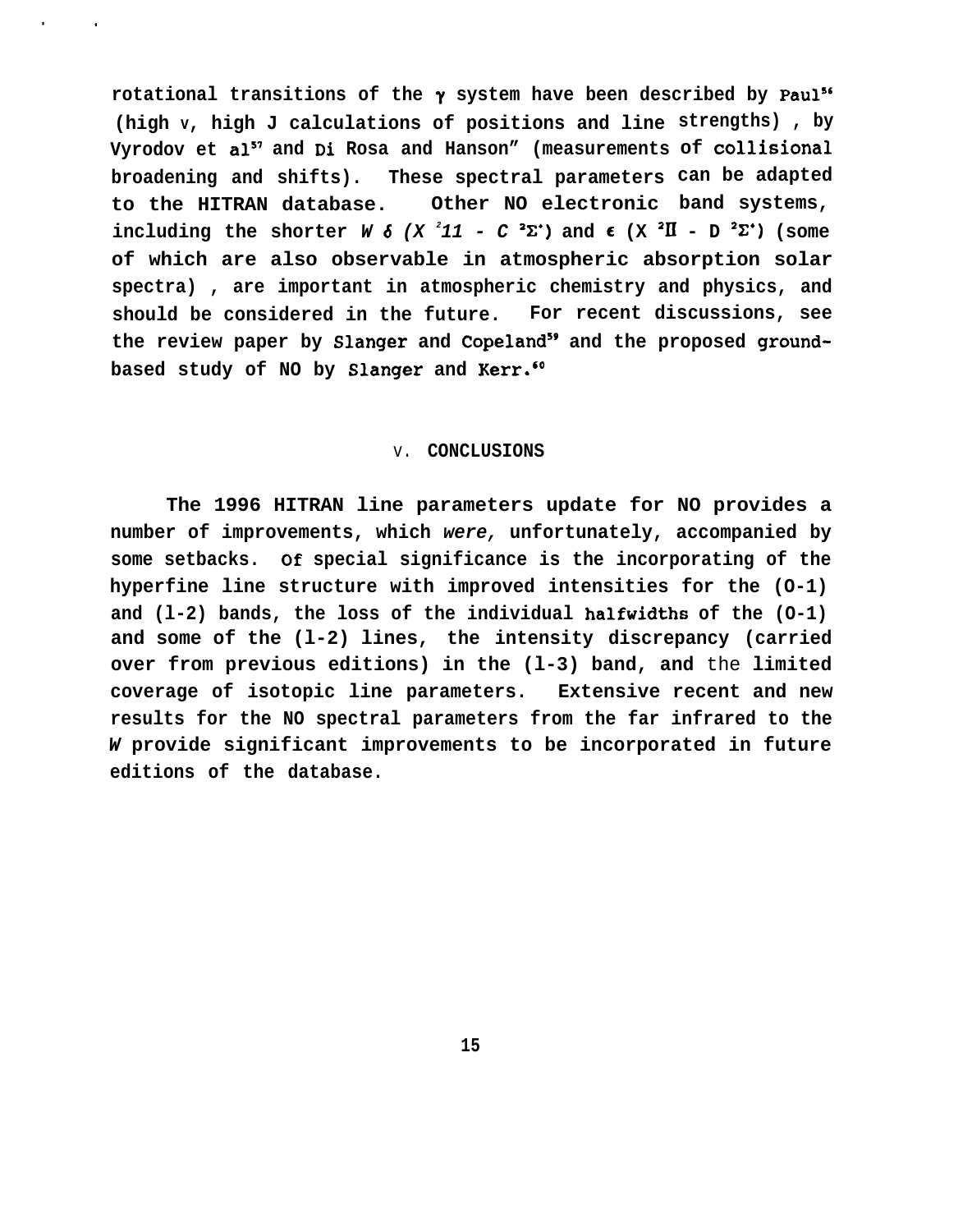Acknowledgments - The research at the University of Denver (DU) was **supported in part by NSF and in part by Northrop-Grumman Aerospace Corporation. Acknowledgment is made to the National Center for Atmospheric Research, which is sponsored by the National Science Foundation, for computer time used in this project. Part of the work performed at DU was assisted by P.S. Manning and W.G. Schoenfeld. Part of this research was performed at the Jet Propulsion Laboratory, California Institute of Technology under contract with the National Aeronautics and Space Administration.**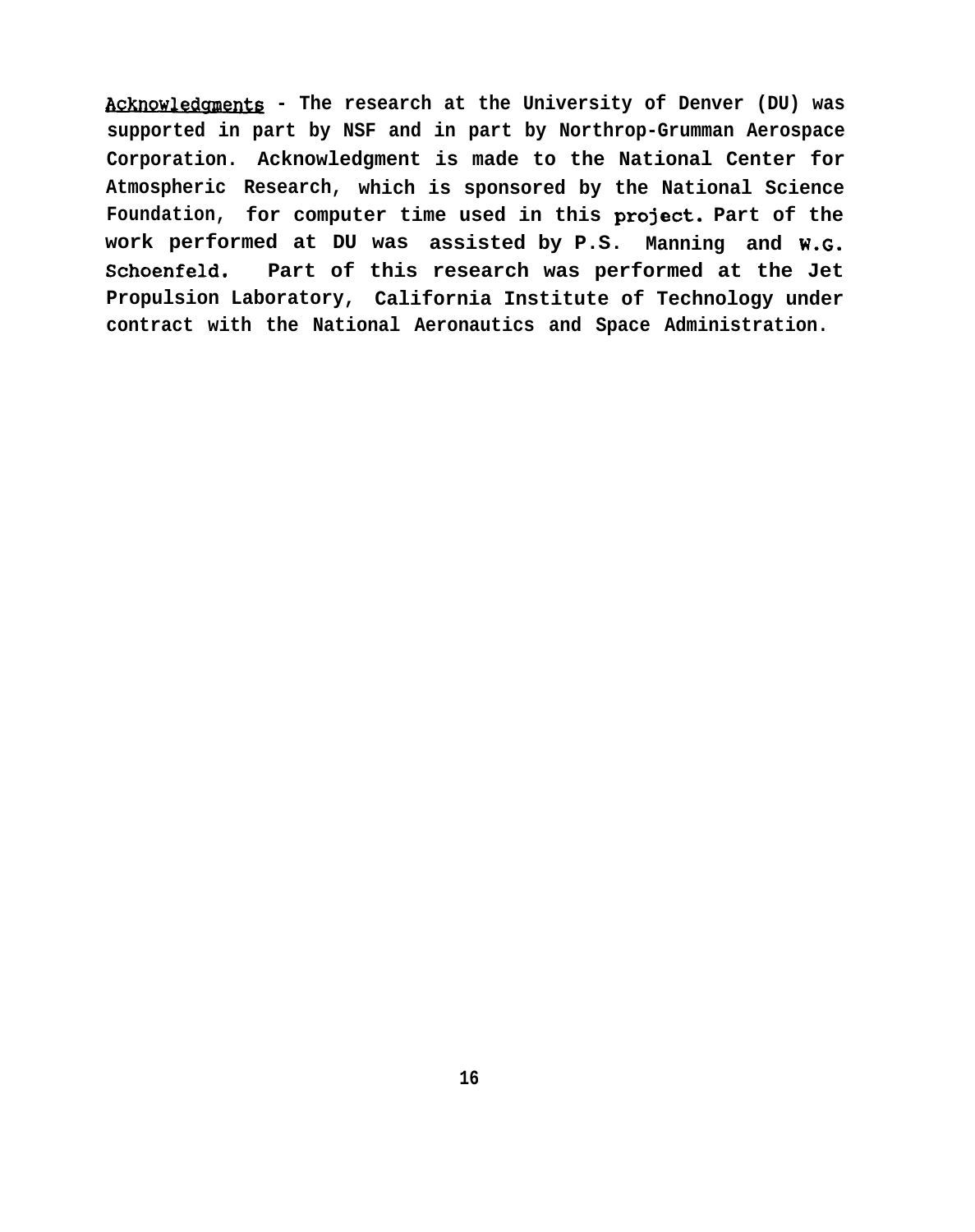#### **REFERENCES**

- 1. **Chameides, W. L. and Walker, J. C. G., A photochemical theoq** of tropospheric ozone. Journal of Geophysical Research, 1973, **78, 8751-8760.**
- **2. World Meteorological Organization, Global Ozone Research and Monitoring Project-Report No. 37, Scientific assessment of ozone depletion: 1994. National Oceanic and Atmospheric Administration, National Aeronautics and Space Administration, United Nations Environment Programme, World Meteorological Organization, 1995.**
- 3. Singh, H. B., Herlth, D., Kolyer, R., Salas, L., Bradshaw, J. **D., Sandholm, s. T., Davis, D. D., Crawford, J., Kondo, Y., Koike, M., Talbot, R., Gregory, G. L., Sachse, G. w., Browell~ E ., Blake, D. R., Rowland, F. S.~ Newell, R=~ Merrill~ J.# Heikes, B., Liu,S. C., Crutzen, P. J. and Kanakidou, M=~ Reactive nitrogen and ozone over the Western Pacific: distributions, partitioning, and sources. Journal of GeoDhvsical Research, 1996, 101, 1793-1808.**
- **4. Crutzen, P. J., The influence of nitrogen oxides on the atmospheric ozone content. Quarterlv Journal of the Roval )4eteoroloaical Societv , 1970, 96, 320-325.**
- 5. **Solomon, s., Crutzen, P. J. and Roble, R. G., Photochemical coupling between the thermosphere and lower atmosphere 1. Odd nitrogen from 50 to 120 km. Journal of GeoDhvsical Research, 1982, 87, 7206-7220.**
- **6. World Meteorological Organization, Global Ozone Research and Monitoring Project-Report No. 16, Atmospheric ozone, 1985- Assessment of our understanding of the processes controlling its present distribution and change. vol. 1, National**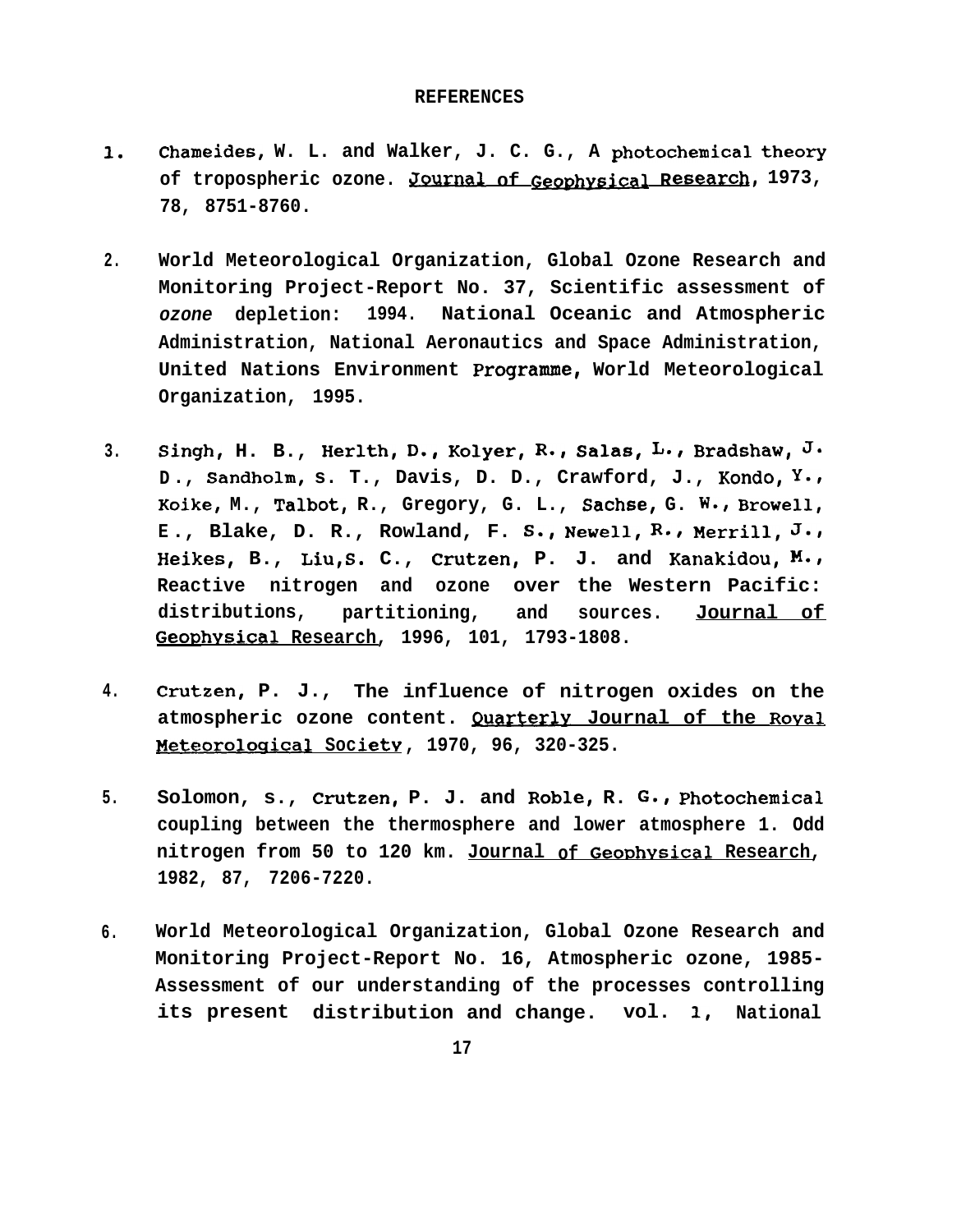**Aeronautics and Space Administration, Federal Aviation Administration, National Oceanic and Atmospheric Administration, United Nations Environment Program, World Meteorological Organization, Commission of the European Communities, Bundesministerium fur Forschung und Technologies, 1985.**

- **7. Huppi, R. J. and Stair, Jr. A. T., Aurorally enhanced infrared emissions. ADD1 ied Ovtics , 1979, 18, 3394-3399.**
- **8. Rawlins, W. T., Caledonia, G. E., Gibson, J. J. and Stair, A. T** ● **? Jr., Infrared emission from NO (Av=l) in an Aurora: Spectral analysis and kinetic interpretation of HIRIS measurements. Journal of Gec@ysical Research , 1981, 86, 1313- 1324.**
- **9. Luo, M., Russell, J. M. III, Cicerone, R. J. and Gordley, L.** L<sub>it</sub> Analysis of selected nitric oxide observations in the lower thermosphere by HALOE on UARS. Geophysical Research **Letters, 1993, 20, 1307-1310.**
- 10. **Russell, J. M. 111, Gordley, L. L., Park, J. H., Drayson, S. R ., Hesketh, W. D., Cicerone, R. J., Tuck, A. F., Frederick, J. E., Harries, J. E. and Crutzen, P. J. , The halogen** occultation experiment. Journal of Geophysical Research, 1993, **90, 10777-10797.**
- **11. Ballard, J., Kerridge, B. J., Morris, P. E. and Taylor, F. W., Observations of V=l-O emission from thermospheric nitric oxide by ISAMS. Geo~hvsical Research Letters, 1993, 20, 1311-1314.**
- **12. Taylor, F. W., Rodgers, C. D., Whitney, J. G., Werrett, S. T., Barnett, J. J., Peskett, G. D., Venters, P., Ballard, J., Palmer, c. w. P., Knight, R. J., Morris, P., Nightingale, T. and Dudhia, A., Remote sensing of atmospheric structure and**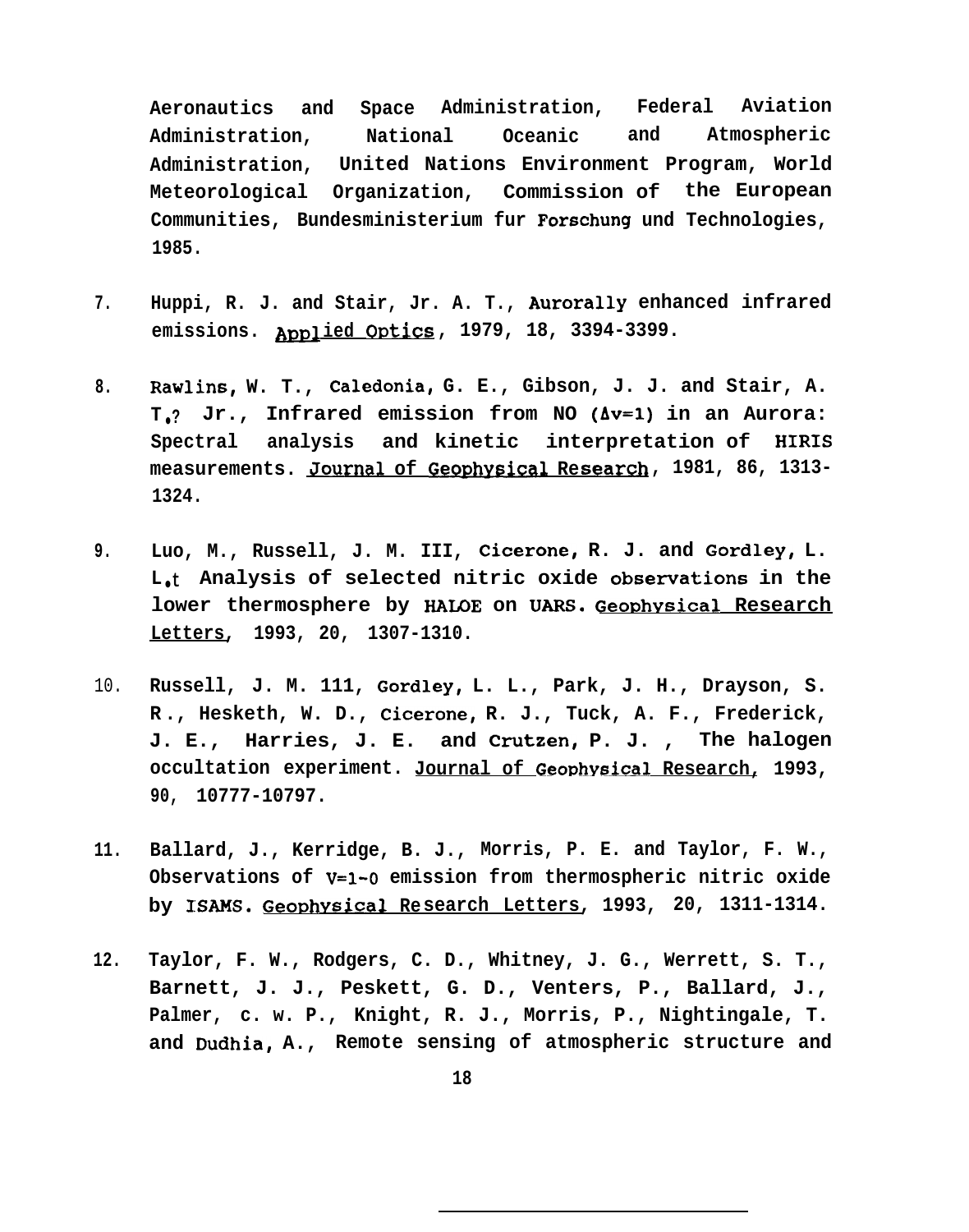**composition by pressure modulator radiometry from space: The ISAMS** experiment on UARS. Journal of Geophysical Research, **1993, 90, 10799-10814.**

- **13. Rothman, L. S., Gamache, R. R., Goldman, A., Brown, L. R., Toth, R. A., Pickett, H. M., Poynter, R. L., Flaud, J.-M., Camy-Peyret, C., Barbe, A., Husson, N., Rinsland~ C. p. and** Smith, M. A. H., The HITRAN database: 1986 Edition. Applied **QE&ilZS, 1987, 26, 4058-4097.**
- **14. Poynter, R. L. and Pickett, H. M., Submillimeter, Millimeter,** and microwave spectral line catalog. Applied Optits, 1985, 24, **2235-2240.**
- **15. Rothman, L. S., Goldman, A., Gillis, J. R., Gamache~ R. R., Pickett, H. M., Poynter, R. L., Husson, N. and Chedin, A., AFGL trace gas compilation: 1982 version. ADDlied Ortics, 1983, 22, 1616-1627.**
- **16. Gillis, J. R. and Goldman, A., Nitric oxide IR line parameters** for the upper atmosphere. **Applied Optics** 1982, 21, 1161-1163.
- **17. Gill.is, J. R. and Goldman, A., Infrared line parameters for naturally occurring NO isotopic species. University of Denver, Report, 1982.**
- **18. Abels, L. L. and Shaw, J. H., Widths and strength of vibration-rotation lines in the fundamental band of Nitric**
- and microwave spectral line catalog. Applied Ortits, 1985, 2<br>
2235-2240.<br>
Rothman, L. S., Goldman, A., Gillis, J. R., Gamache, R. F<br>
Pickett, H. M., Poynter, R. L., Husson, N. and Chedin, A<br>
AFGL trace gas compilation: 198 **19. Rothman, L. S., Gamache, R. R., Tipping, R. H.~ Rinsland, C. P ., Smith, M. A. H., Chris Benner, D., Malathy Devi, V., Flaud, J.-M., Camy-Peyret, C., Perrin, A., Goldman, A.,** Massie, S. T., Brown, L. R. and Toth, R. A., The HITRAN **molecular database: Editions of 1991 and 1992. Journal of**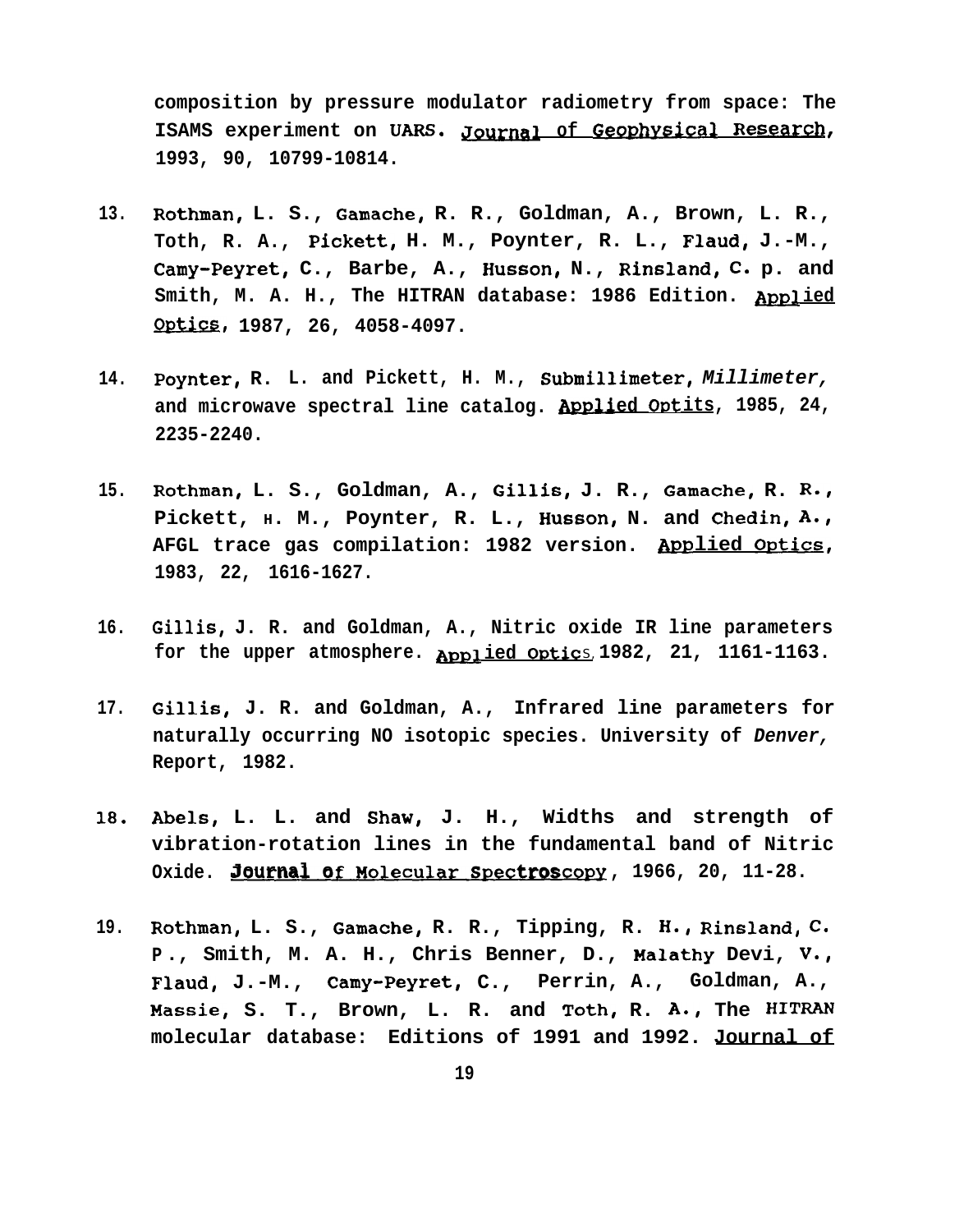**tltatlve . \* Spectrosco!w & Ratitlve ., T~, 1992, 40, 469- 507.**

- 20. **Brown, L. R., Gunson, M. R., Toth, R. A., Irion, F. W.,**  $R$ insland, C. P. and Goldman, A., 1995 Atmospheric trace<br>molecule spectroscopy (ATMOS) linelist. <u>Applied Optics</u>, 1996, molecule spectroscopy (ATMOS) linelist. Applied Optics, 1996, **35, 2828-2848.**
- **21. Rothman, L. S., Rinsland, C. P., Gol~an, A=~ Massie~ S= T.~ Flaud, J.-M., Perrin, A. Dana, V., Mandin~ J.-y.~ Schroeder, J ., McCann, A., Gamacher R. R.~ Watson, R= B=~ yoshino~ K=, Chance, K., Jucks, K., Brown, L. R., Nemtchinov, v. and Varanasi, P., The HITRAN molecular spectroscopic database and HAWKS (HITRAN Atmospheric Workstation). Journal of Quantitative S~ectroscc@v & Rada@ive . Transfer , this issue.**
- **22. Amiot, C. The infrared emission spectrum of NO: Analysis of the AV=3 sequence up to V=22 . gournal of Molecular S~ectroscorw , 1982, 94, 150-172.**
- **23. Falcone, P.** K., **Hanson, R. K. and Kruger, C. H., Tunable diode laser measurements of the band strength and collision** Amiot, C. The infrared emission spectrum of NO: Analysis of<br>the Av=3 sequence up to v=22. <u>Journal of Molecular</u><br>Spectroscopy, 1982, 94, 150-172.<br>Falcone, P. K., Hanson, R. K. and Kruger, C. H., Tunable diode<br>laser measure St) & **Radlat . ectroscoDY ive Tr~sf er , 1983, 29, 205-221.**
- **24. Houdeau, J. P., Boulet, C., Bonamy, J., Khayar, A. and Guelachvili, G., Air broadened NO linewidths in a temperature** range of atmospheric interest. Journal of Chemical Phvsics, **1983, 79, 1634-1640.**
- **25. Pine, A. S., Maki, A. G. and Chou, N.-Y., Pressure Broadening, Lineshapes, and Intensity Measurements in the 2 - 0 Band of NO. pournal of Molecular Spectroscopy , 1985, 114, 132-147.**
- **26. Phillips, W. J. and Walker, H. C., Nitrogen-broadened**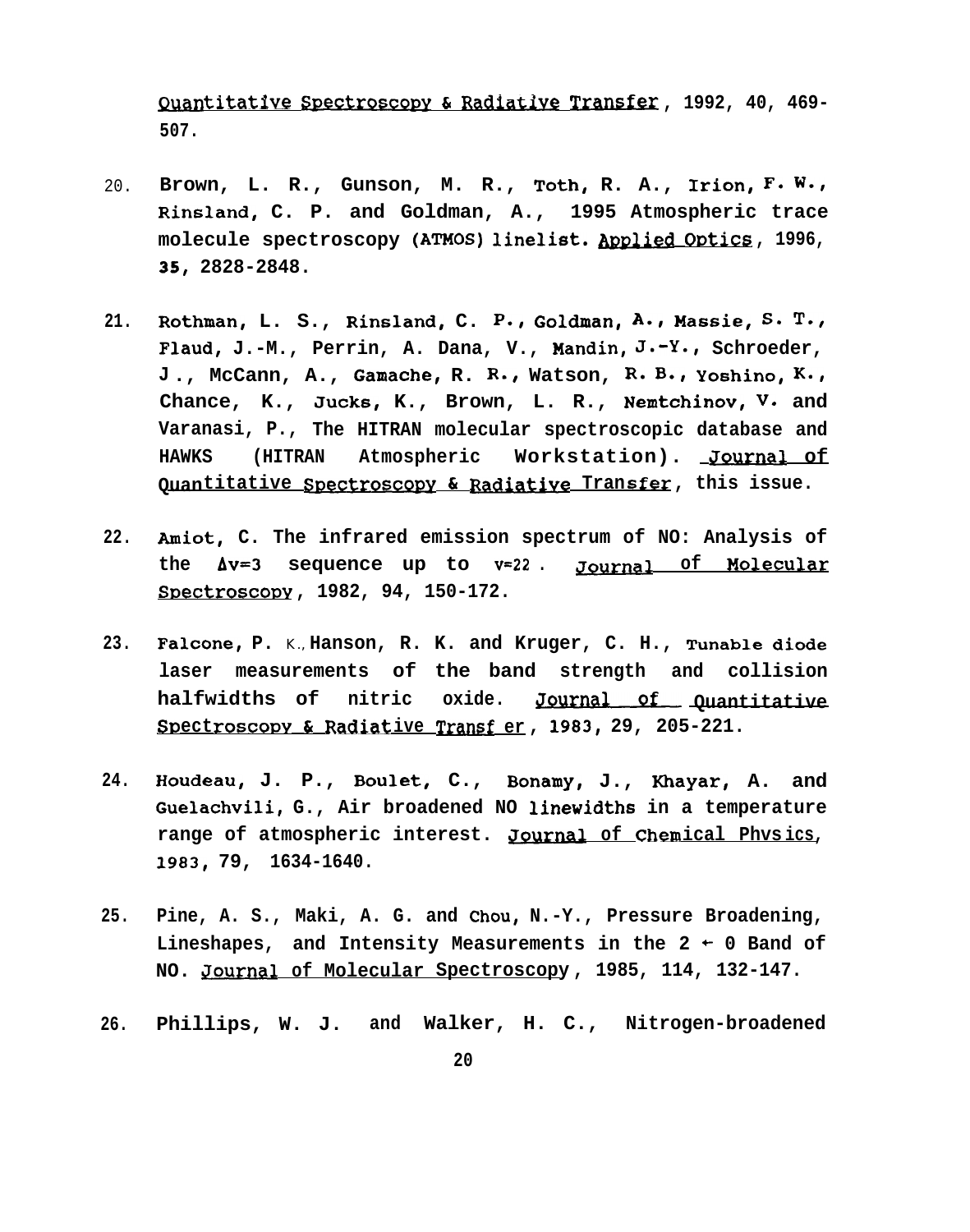**linewidths and strengths of nitric oxide utilizing tunable** diode laser spectroscopy. <u>Journal of Chemical Physics</u>, 1986, **05, 3211-3216.**

- **27. Hinz, A., Wells, J. S. and Maki, A. G., Heterodyne frequency measurements on the nitric oxide fundamental band. Journal of Molecular SDe ctroscopv , 1986, 119, 120-125.**
- **28. Ballard, J., Johnston, W. B.,** Kerridge, **B. J.** and Remidios, **J. J Experimental spectral line parameters in the 1-0 band of** 05, 3211-3216.<br>
Hinz, A., Wells, J. S. and Maki, A. G., Heterodyne frequency<br>
measurements on the nitric oxide fundamental band. <u>Journal of</u><br>
Molecular Spectroscopy, 1986, 119, 120-125.<br>
Ballard, J., Johnston, W. B., Kerr **70-82.**
- **29. Spencer, M. N., Chackerian, Jr., C., Giver, L. P. and Brown, L. R., The nitric oxide fundamental band: frequency and shape parameters for rovibrational lines. Journal of Molecular SvectroSCODY , 1994, 165, 506-524.**
- 30. **Spencer, M. N., Chackerian, Jr., C., Giver, L. P. and Brown, L. R., Temperature dependence of nitrogen broadening of the NO ~ectroscorw, 1997, 181, 307-315. fundamental** ric oxide rundamental band: frequency and shape<br> **r** rovibrational lines. <u>Journal of Molecular</u><br>
1994, 165, 506-524.<br>
, Chackerian, Jr., C., Giver, L. P. and Brown,<br>
ure dependence of nitrogen broadening of the NO<br>
vibrat
- **31. Dana, V., Mandin, J.-Y., Coudert, L. H., Badaoui, M., Le Roy, F ., Guelachivili, G. and Rothman, L. S., A-splitting and line** Spectroscopy, 1997, 181<br>Dana, V., Mandin, J.-Y.<br>F., Guelachivili, G. and<br>intensities in the 2 +<br>Molecular Spectroscopy,<br>Mandin, J.-Y., Dana, V. intensities in the  $2 + 1$  hot band of nitric oxide. Journal of **1994, 165, 525-540=**
- **32. Mandin, J.-Y., Dana, V., Coudert, L. H., Badaoui, M., Le Roy, F** ● **? Morillon-Chapey, R. Farrenq, and G. Guelachvili, Line** positions and intensities in the fundamental  $1 + 0$  forbidden 'II,  $\int$  <sup>2</sup>II<sub>2</sub>/2 and <sup>2</sup>II<sub>1/2</sub>  $\sim$  <sup>2II</sup><sub>1</sub>/<sub>2</sub> subbands of nitric oxide. Journal of **l!olecular SDectroscopv , 1994, 167, 262-271.**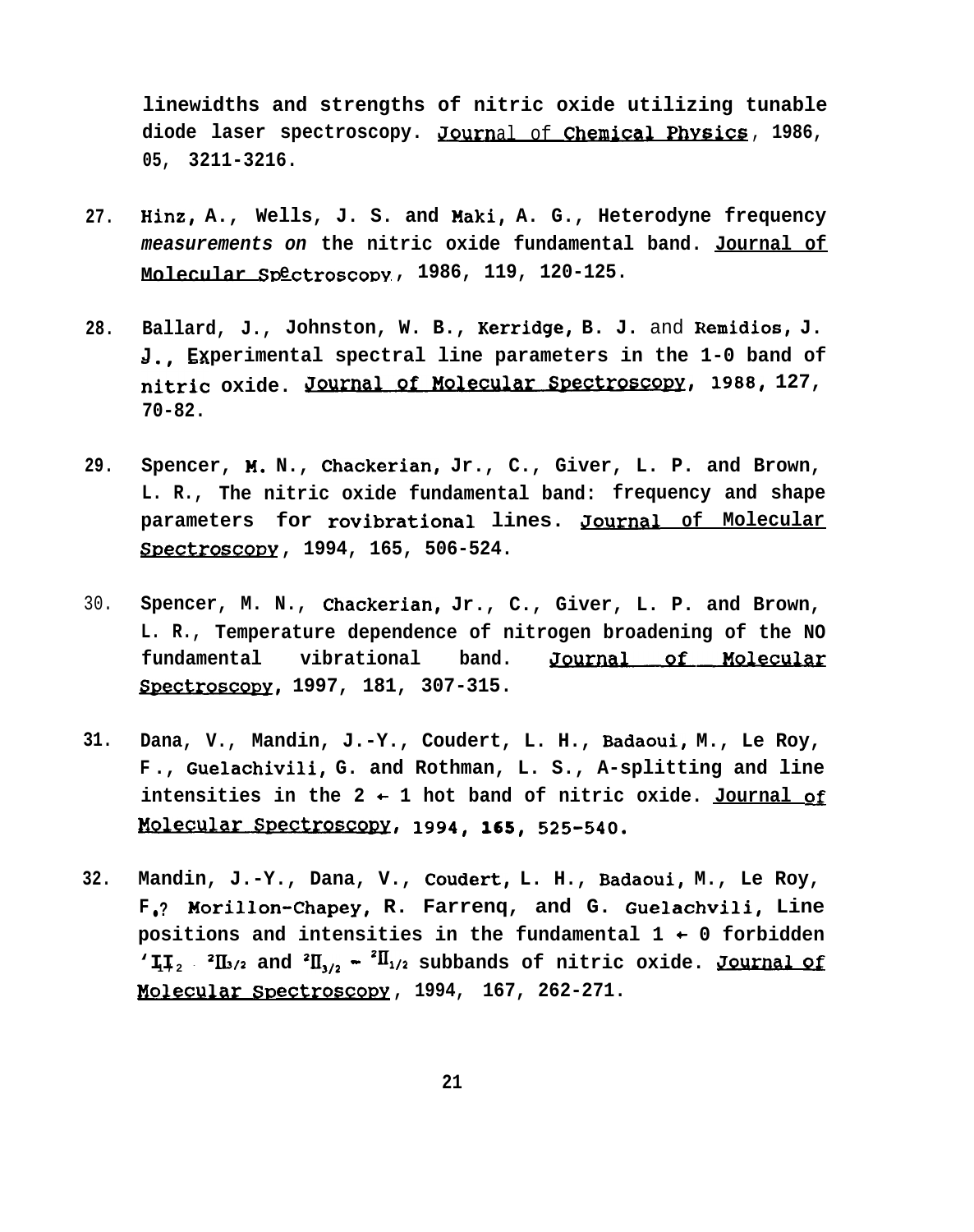- $33.$ Coudert, L. H., Dana, V., Mandin, J.-Y., Morillon-Chapey, M., Farreng, R. and Guelachvili, G., The spectrum of nitric oxide between 1700 and 2100 cm<sup>-1</sup>. Journal of Molecular Spectroscopy, 1995, 172, 435-448.
- Saupe, S., Meyer, B., Wappelhorst, M. H., Urban, W. and Maki, 34. A. G., Sub-doppler heterodyne frequency measurements and calibration tables for the nitric oxide fundamental band. Journal of Molecular Spectroscopy, 1996, 179, 13-21.
- Pickett, H. M., Poynter, R. L., Cohen, E. A., Delitsky, M. Lo,  $35.$ Pearson, J. C. and Müller, H. S. P., Submillimeter, millimeter, and microwave spectral line catalogue. JPL Publication 80-23, Rev.4, 1996.
- $36.$ Goldman, A., Updated line parameters for NO  $X^211 - X^2II(v^*, v^*)$ transitions. Progress Report, University of Denver, Dec. 1996.
- Pine, A. S., Johns, J. W. C. and Robiette, A. G., A-Doubling  $37.$ in the v=2+0 overtone band in the infrared spectrum of NO. Journal of Molecular Spectroscopy, 1979, 74, 52-69.
- Gamache, R. R., Hawkins, R. L. and Rothman, I. S., Total 38. internal partition sums in the temperature range 70-3000K: atmospheric 1 inear molecules. Journal of Molecular Spectroscopy & Radiative Transfer, 1990, 142, 205-219.
- $39.$ Gamache, R.R. and Rothman, L.R., Extension of the HITRAN database to non-LTE applications. Journal of Quantitative Spectroscopy & Radiative Trans fer, 1992, 48, 519-525.
- Goldman, A., Schoenfeld, W. G., Goorvitch, D., Chackerian, 40. Jr., C., Dothe, H., Mélen, F., Abrams, M. C. and Selby, J. E.  $A_{\bullet}$ \* Updated 1 ine parameters for OH  $X^2\Pi$  -  $X^2\Pi$ (v",v')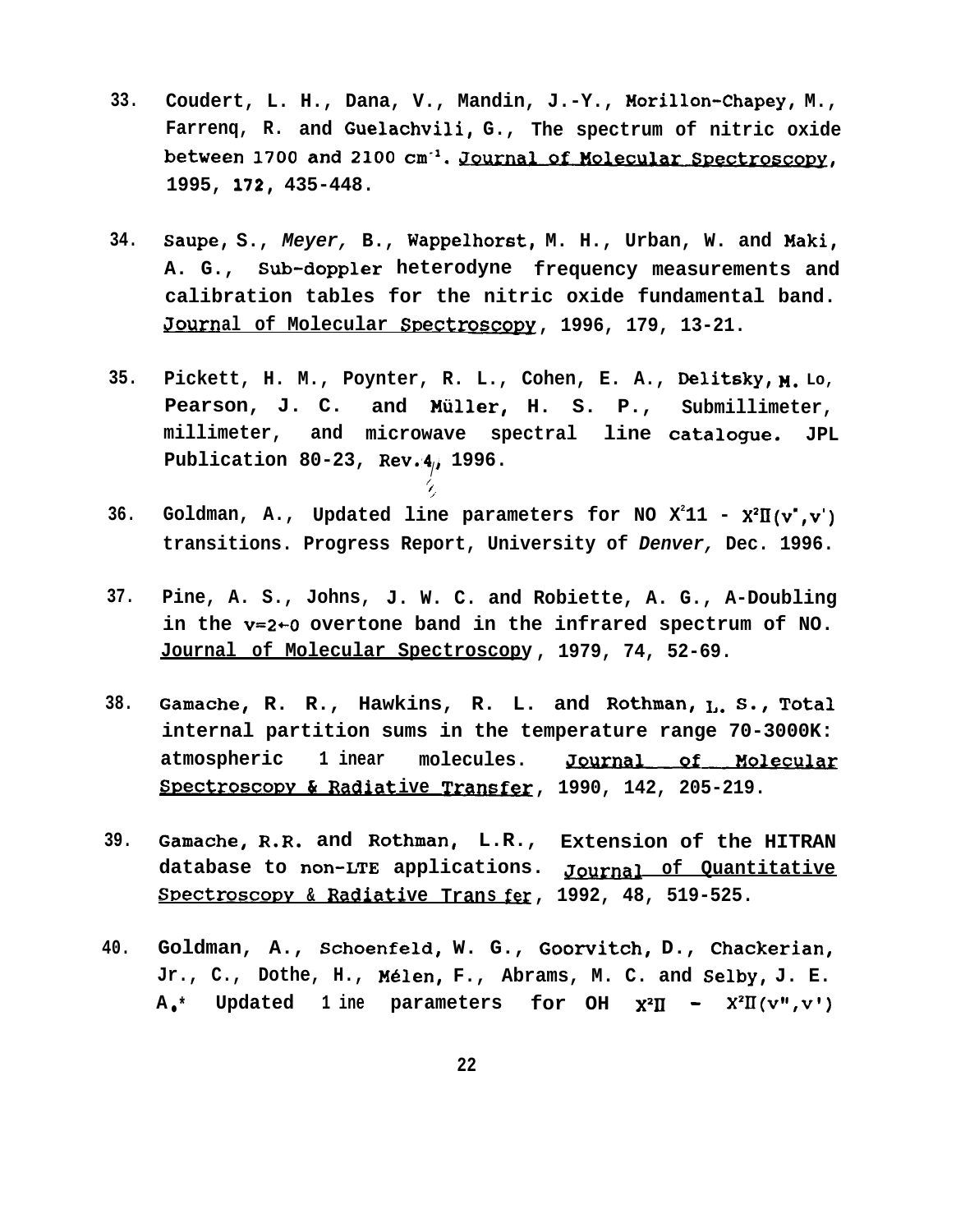transitions. Journal of Quantitative Spectroscopy & Radiative Transfer, 1997, in press.

- Goorvitch, D. and Galant, D. C., Schrodinger's radial 41. equation: solution by extrapolation. Journal Of Quantitative Spectroscopy & Radiative Transfer, 1992, 47, 393.399.
- Goorvitch, D. and Galant, Do C., The solution of coupled 42. Schrödinger equations using an extrapolation method. Journal of Ouantitative Spectroscopy & Rad'ative Transfer, 1992, 47,  $505 - 513.$
- Chackerian, C., Jr., Goorvitch, D., Benidar, A., Farreng, R., 43. Guelachvili, G., Martin, P. M., Abrams, M. C. and Davis, S. P., Rovibrational intensities and electric dipole moment function of the X<sup>2</sup>11 hydroxyl radical. Journal of Quant itative Spectroscopy & Radiative Transfer, 1992, 40, 667-673.
- Langhoff, s. R., Bauschlicher, C. W., Jr. and Patridge, H., 44. Theoretical study of the NO y system. Journal of Chemical Physics, 1988, 89, 4909 4917.
- Langhoff, s. R., Bauschlicher, C. W., Jr. and Patridge, H., 45. Theoretical dipole moment for the X<sup>2</sup>II state of NO. Chemical Physics Letters, 1994, 223, 416-422.
- Lee, Y. P. and Ogilvie, J. F., Strengths of absorption lines 46. in the vibration-rotational band  $v=5+v=0$  of NO  $X^2II$ . Infrared Physics, 1988, 28, 321-324.
- Chackerian, C., Jr., Freedman, R. S., Giver, L. P. and Brown, 47. L. R., The NO vibrational fundamental band: 0,-broadening coefficients. to be submitted to Journal of Molecular Swectroscopy, 1997.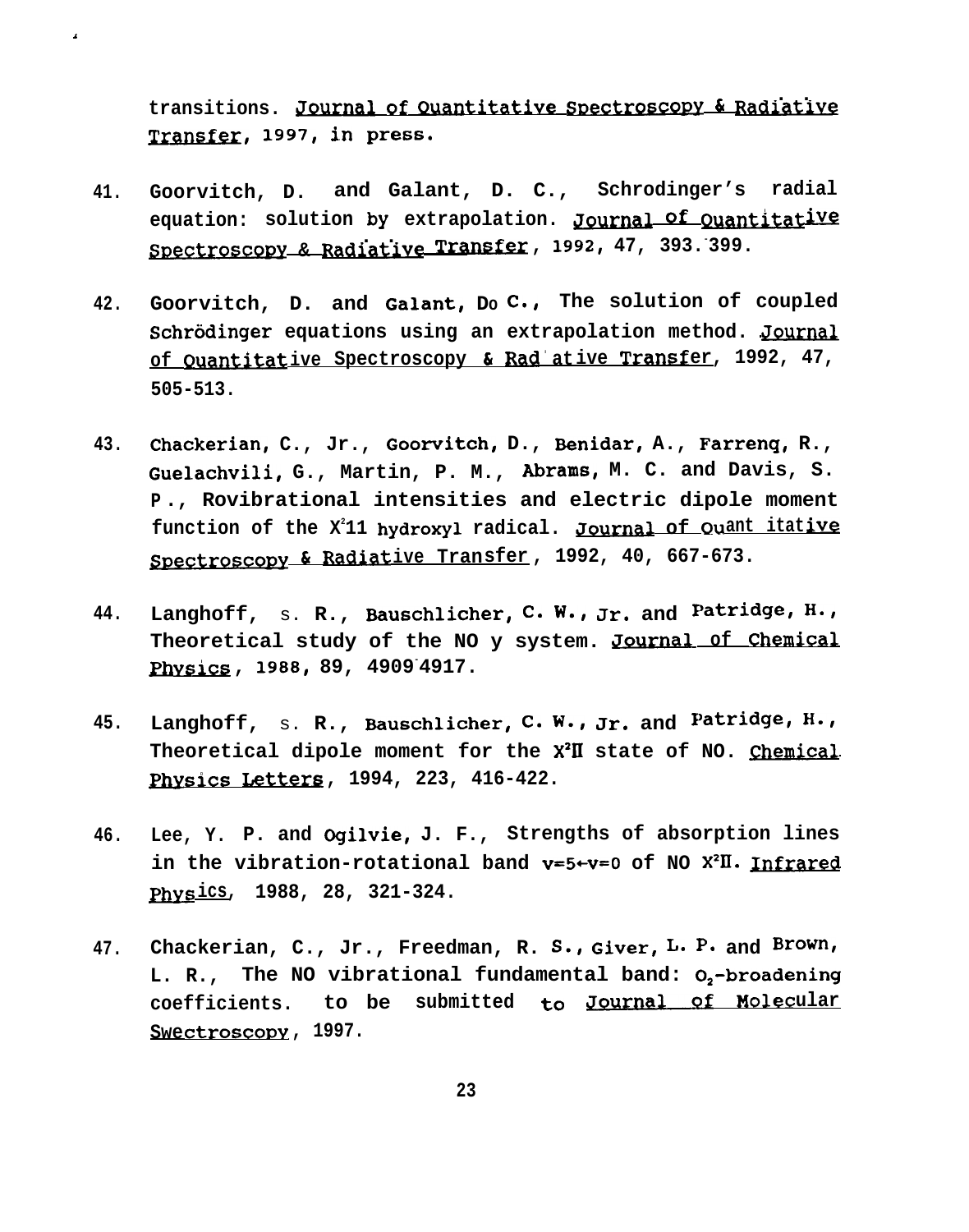**48. Jaquinet-Husson, N., Arie, E., Barbe, A., Brown, L. R., Bonnet, B., Camy-Peyret, C., Champion, J. p., Chedin, A., Chursin, A., Clerbaux, C., Duxbury, G.,** FlaUd~ **J.-M.~ Fourrie/ N** ● **? Fayt, A., Graner, G., Gamache, R. R., Goldman, A., Guelachvilli, G., Hartmann, J. M., Hillico, J. C., Lefevre,** G., Nikitin, A., Perrin, A., Reuter, D., Rosenmann, L., **Rothman, L.** s., Scott, N.A., Selby, J. E., Sirota, Jo M., **Smith, A., Smith,** K., **Tipping, R. H., Urban~ s., Varanasi, p. and Weber,** M. , **The 1997 spectroscopic GEISA databank. Journal of Quantitative Spectroscopy & Radiative Transfer, 1997, to be submitted.**

.

- **49. Mandin, J.-Y., Dana, V., R6galia, L., Barbe, A= and Thomas, x** ● **<sup>t</sup> A-splitting and line intensities in the first overtone of nitric oxide. Journal** of Molecular Spectroscopy, 1997, in **press.**
- 50. **Brown, J. M., Cole, A. R. H. and Honey, F. R., Magnetic dipole transitions in the far infra-red spectrum of nitric oxide. Molecular Phvsic~ , 1972, 23, 287-295.**
- **51. Mizushima, M., Evenson, K. M. and Wells, J. S., Laser magnetic** resonance of the NO molecule using  $78 - 79 - 79$ , and  $119 - \mu m$   $H_2O$ **laser lines. Physical Review A, 1972, 5, 2276-2287.**
- 52. **Saleck, A. H., Yamada,** K. M. **T. and Winnewisser, G., Isotopic nitric oxide spectra and breakdown of the Born-Oppenheimer approximate ion. Molecular Phvslc~ . , 1991, 72, 1135-1148.**
- 53. **Saleck, A. H., Winnewisser, G. and Yamada, K. M. T., High** resolution spectrum of  $\mathbf{H}_{N}^{16}$  in the far infrared region:  ${}^{2}II_{3/2}$  -<sup>2</sup>II<sub>1/2</sub> transitions. Molecular Physics, 1992, 76, 1443-1455.
- 54. **James, T. C.,** Intensity of the forbidden  $X^2\Pi_{3/2}$   $X^2\Pi_{1/2}$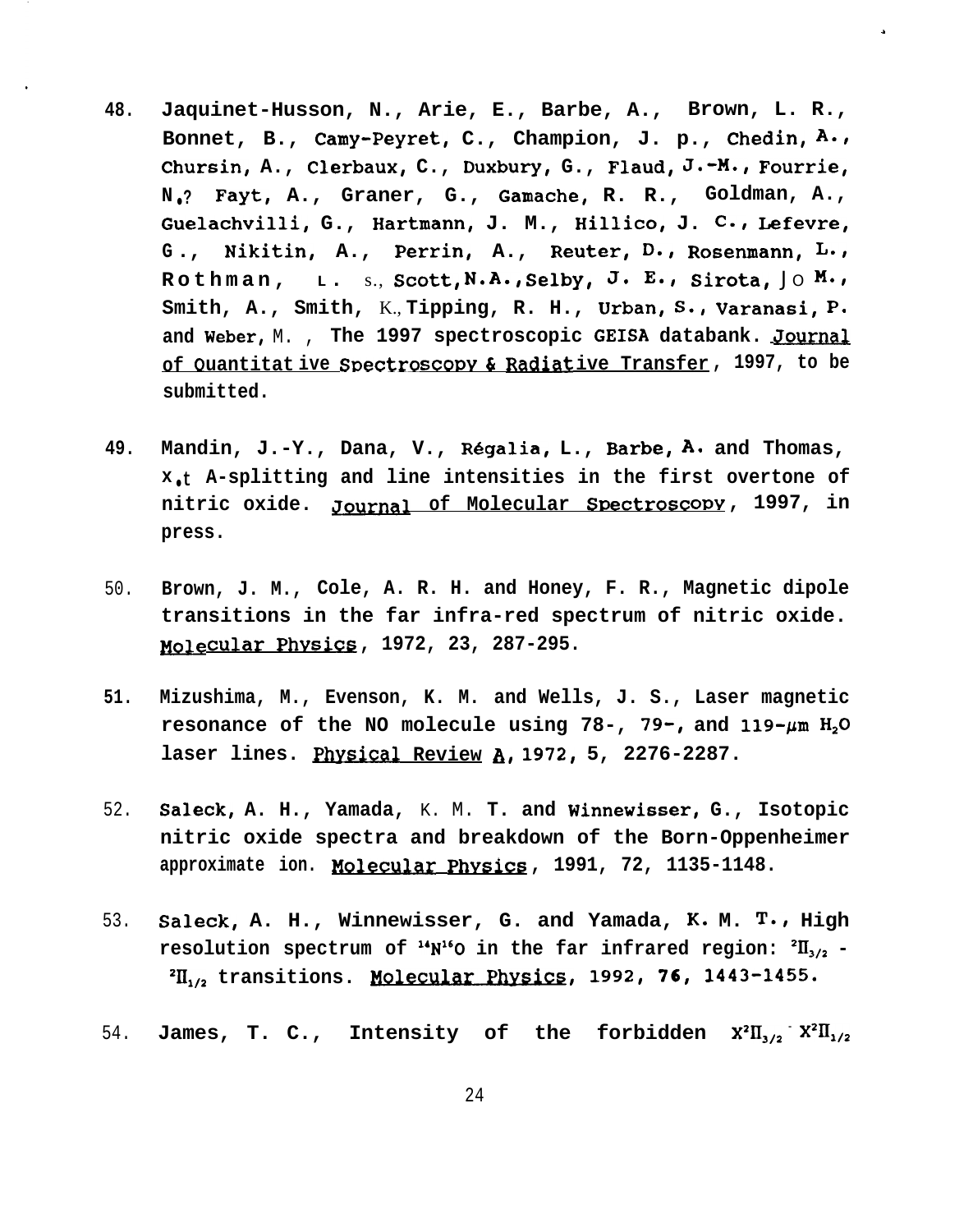**satellite bands in the infrared spectrum of nitric oxide. Journal of Chemical PhYsits, 1964, 40, 762-771.**

55. **Barrington, A., Levy, D. H. and Miller, T. A., Electron resonance of gaseous diatomic molecules. Advances in Chemical phvsics, 1970, 18, 149-248.**

,

- 56. Paul, P. H., Calculation **of transition frequencies and rotational line strengths in the y-bands of nitric oxide. Journal Quwltatlve , <sup>0</sup> of SDeCtrOSCODY & Radiative Transfer, 1997, 57, 581-589.**
- 57. **Vyrodov, A. O., Heinze, J. and Meier, U. E., Collisional broadening of spectral lines in the A - X(O-O) system of NO by N<sup>28</sup> Ar, and He at elevated pressures measured by laser-induced fluorescence. Journal of Quantitative SDectroscot3 v & Radiative Transfer, 1995, 53, 277-287.**
- **58. Di Rosa, M. D. and Hanson, R. K., Collision broadening and shift of NO y(O,O) absorption lines by 02 and HZO at high** temperatures. Journal of Quantitative Spectroscopy & Radiative **Yransfer, 1994, 52, 515-529.**
- 59. **Slanger T. G. and Copeland, R. A., Energy transfer, spectroscopy, and atmospheric significance of excited Oz,** NO, and OH, Chap. 13 in **Progress** and Problems in Atmospheric **Chemistry, J. R. Barker cd., World Scientific, Singapore, 1995.**
- 60. **Slanger, T. G. and Kerr, R. B., Ground-based detection of NO in the lower thermosphere. 8th Scientific Assemblv of IAGA with ICHA and STP svnmosia, Uppsala, Sweden, August 4-15, 1997, Abstract Book, p. 163.**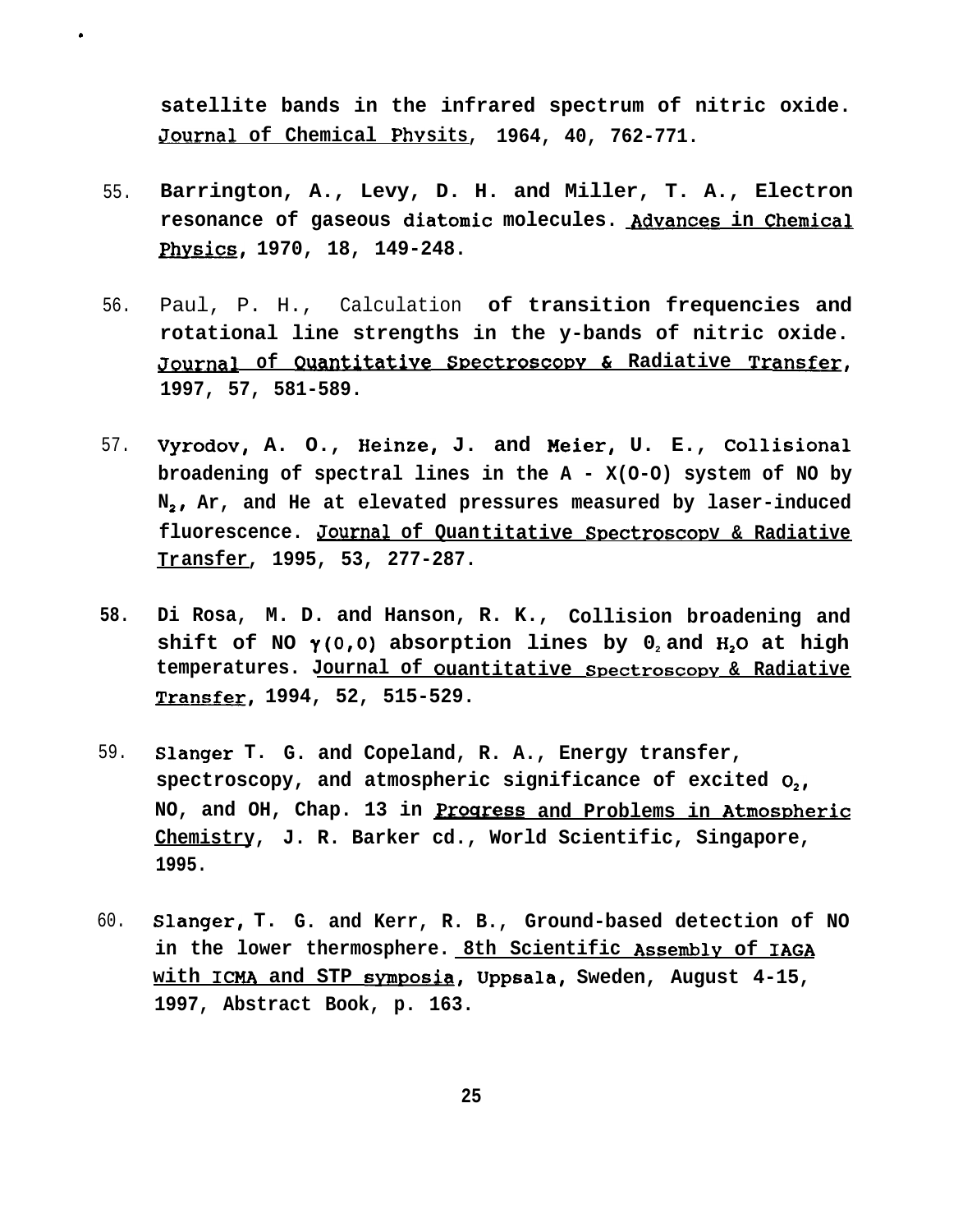### **Legend for Tables**

.

**Table 1. Summary of all NO bands (part 1) and sub-bands (part 2) for each isotope on 1996 HITRAN. The bands updated in 1996 are followed by the previous, 1992, values, designated by parenthesis.**

**Table 2. The origin of NO line parameters in the 1996 HITRAN database and related issues.**

Table 3. Comparison of  $14N^16$   $X^2II(V^*,V^*)$  total band intensities and **maximum intensities in 1992 HITRAN, 1996 HITRAN, and 1996 DU.**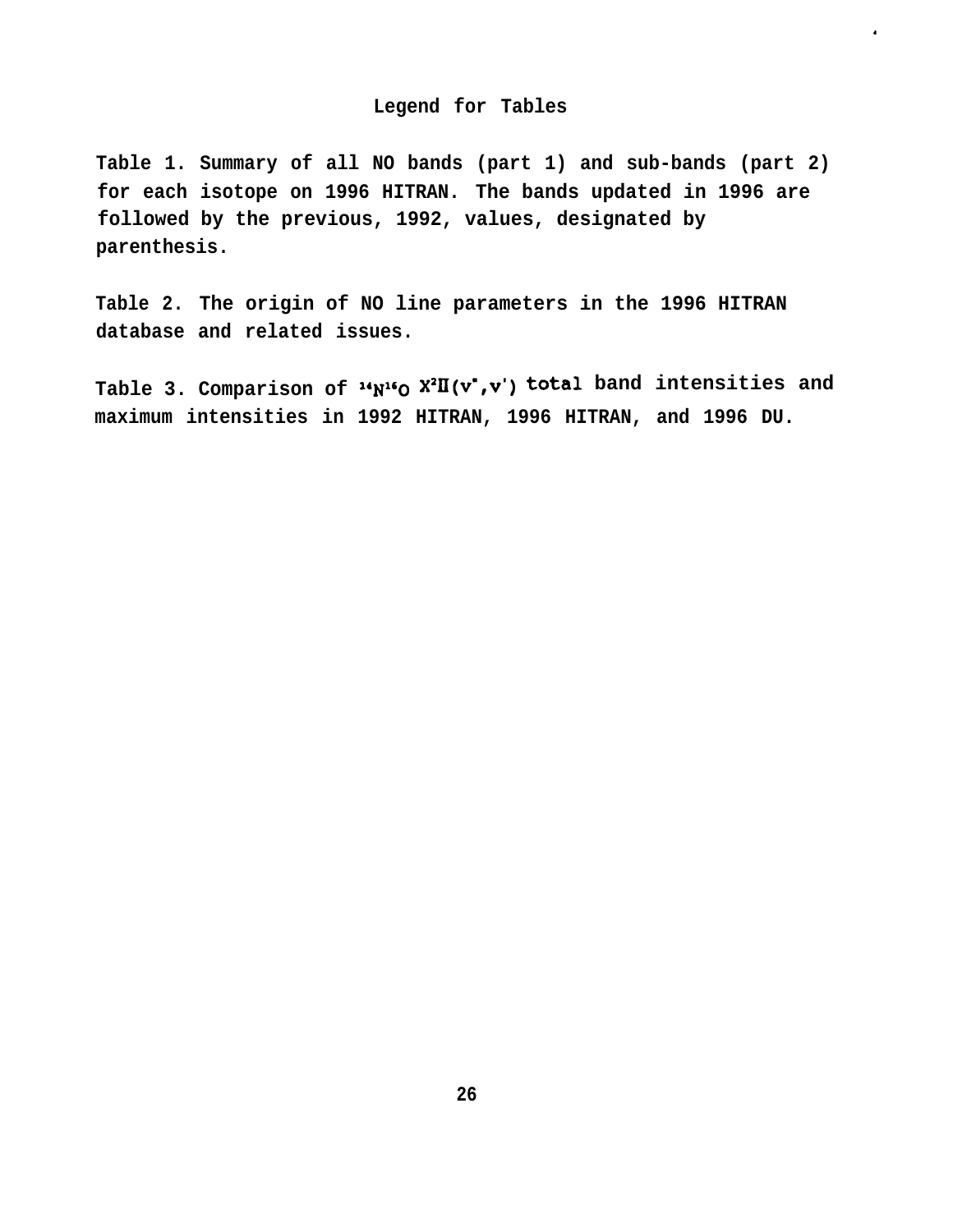### **Legend for Figures**

Figure 1. Line intensities vs wavenumber from the 1996 DU set<sup>36</sup> **at T=296 K for "N160 X<sup>2</sup> 11 pure rotation and vibration-rotation transitions for Av=o, ...,5, with v'=O, ...,14, with J Up to** 125.5. **Satellite transitions are included. Plotted with 10-S intensity cutoff .**

**Figure 2. Line intensity vs wavenumber at T=296 K for "N160 X2H** vibration-rotation transitions for Av=1 with  $v'=3$ , ..., 14, Amiot<sup>22</sup> **constants with J up to 125.5. Satellite transitions are included. Plotted with 10-62 intensity cutoff (from the 1996 DU line parameters set3g).**

**Figure 3. Comparison of electric dipole moment functions (EDMF)** used in the 1996 DU study.<sup>36</sup> The Spencer et al<sup>29</sup> EDMF (solid line) **and the Chackerian et al (unpublished) EDMF (dotted curve), and the Langhoff et al44'4S EDMF (dashed curve) .**

**Figure 4. Wavefunction overlap plots showing the upper level, lower level, and their product wavefunctions for the v=ll-13 PP1l J"=124.5 transition (The fl=l/2 component), as used in the 1996 DU study.3g**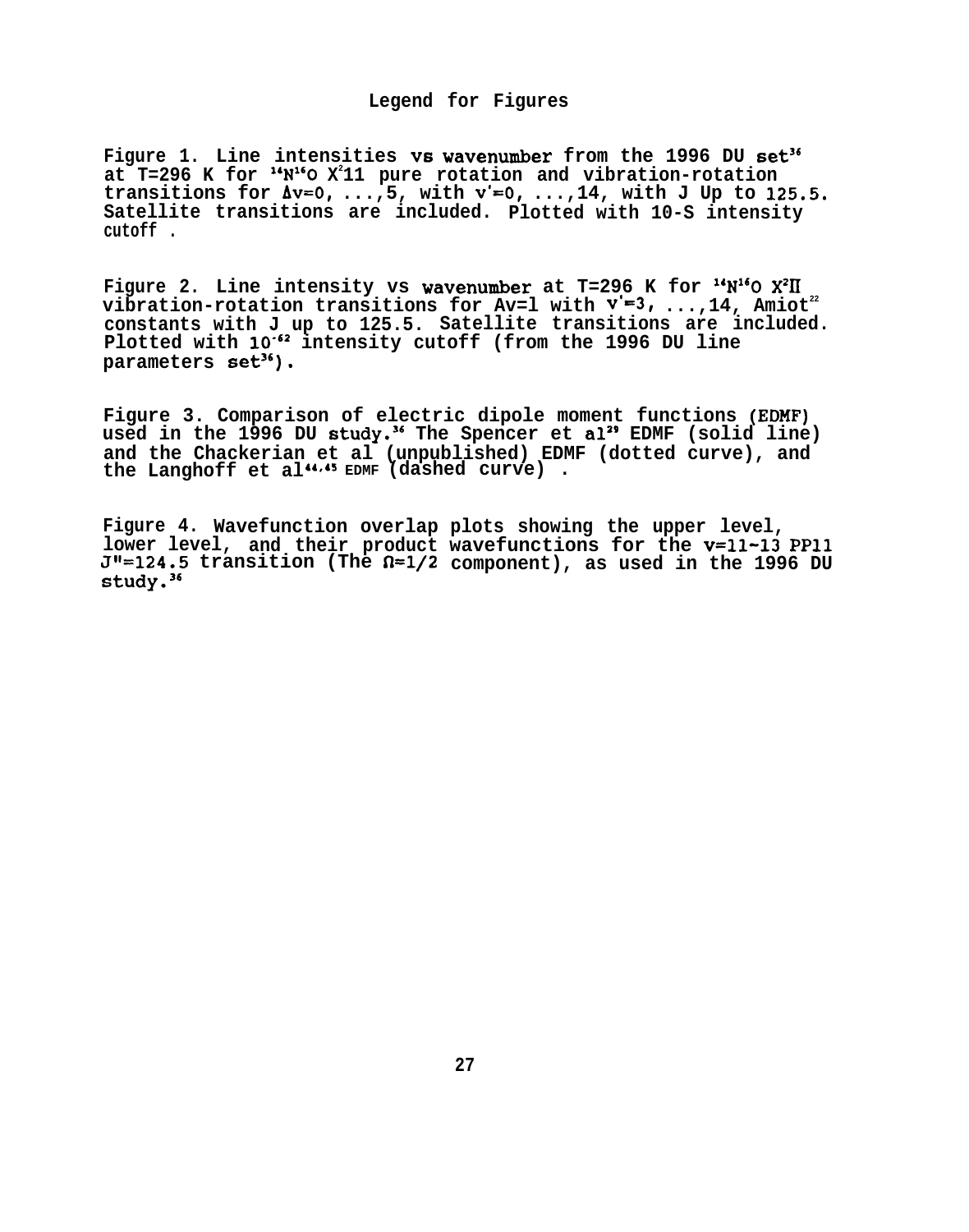|               |              |              | la. Isotope $^{14}N^{16}O$ (46), total band summary |        |            |                  |            |                  |
|---------------|--------------|--------------|-----------------------------------------------------|--------|------------|------------------|------------|------------------|
| $\nu_{\rm o}$ | $v'$ - $v''$ | $\nu_{\min}$ | $\nu_{\text{max}}$                                  | #lines | $\Sigma S$ | S <sub>min</sub> | $S_{\max}$ | $J_{\text{max}}$ |
| 0.00000       | $0-o$        | 0.00002      | 98.43997                                            | 599    | 3.441E-20  | 1.280E-35        | 2.950E-22  | 29.5             |
| 1763.89421    | $5 - 4$      | 1463.17330   | 2019.87770                                          | 416    | 7.675E-33  | 8.464E-43        | 2.040E-34  | 35.5             |
| 1791.85814    | $4 - 3$      | 1488.86950   | 2050.21700                                          | 416    | 3.792E-29  | 3.800E-39        | 1.010B30   | 35.5             |
| 1819.85684    | $3 - 2$      | 1514,60570   | 2080.57280                                          | 416    | 2.016E-25  | 1.840E-35        | 5.400E-27  | 35.5             |
| 1847.89817    | $2 - 1$      | 1540.30870   | 2111.05110                                          | 2722   | 1.003E-21  | 7.887E-34        | 5.038E-24  | 35.5             |
| (1875.8983)   | $2 - 1$      | 1540.30870   | 2111.05110                                          | 831    | 1.081E-21  | 4.380E-32        | 1.450E-23  | 35.5             |
| 1675.98911    | $1 - 0$      | 1487.36591   | 2188, 44755                                         | 6888   | 4.593E-18  | 1.114E-39        | 2.322E20   | 4G.5             |
| (1875.9s93)   | $1-0$        | 1566.15200   | 2141.45503                                          | 833    | 4.532E-18  | 4.300E-29        | 6.040E-20  | 35.5             |
| 3499.84723    | $6 - 4$      | 3177.86990   | 3732.23210                                          | 416    | 3.303E-34  | 9.809E-45        | 8.680E-36  | 35.5             |
| 3555.75234    | $5 - 3$      | 3231.55890   | 3790.57850                                          | 416    | 1.291E-30  | 3.320E-41        | 3.420E-32  | 35.5             |
| 3611.71498    | $4 - 2$      | 3285.30650   | 3848.95850                                          | 416    | 5.435E-27  | 1.280E-37        | 1.440E-28  | 35.5             |
| 3667.75515    | $3 - 1$      | 3339.13240   | 3907.39480                                          | 416    | 1.391E-23  | 3.020E-34        | 3.720E25   | 35.5             |
| 3723.88758    | $2-0$        | 3392.97240   | 3966.00070                                          | 832    | 8.079E-20  | 7.690E-31        | 1.090E-21  | 35.5             |

Table 1. Summary of NO bands on 1996 HITRAN

The total number of lines of the isotope  $14N^{16}O$  is 13,953

|                                                |              | lb. Isotope $14N^{16}O$ (46), sub-band summary  |           |                                            |                  |         |                  |
|------------------------------------------------|--------------|-------------------------------------------------|-----------|--------------------------------------------|------------------|---------|------------------|
| sub-band                                       | $\nu_{\min}$ | $\nu_{\rm max}$                                 | $\#lines$ | $\Sigma S$                                 | $S_{\text{min}}$ | $S$ max | $J_{\text{max}}$ |
| o $X_{3/2}$ – 0 $X_{3/2}$                      | 0.00002      | 97.22389                                        |           | 3 0 1 1.218E-20 1.280E-35 1.650E-22 28.5   |                  |         |                  |
| $0 X_{1/2} - 0 X_{1/2}$                        | 0.00687      | 98.43997 29s 2.222E-20 1.530E-31 2.950E-22 29.5 |           |                                            |                  |         |                  |
|                                                |              |                                                 |           |                                            |                  |         |                  |
| $5 X_{3/2} - 4 X_{3/2}$ 1626.11170 1855.89030  |              |                                                 |           | 103 2.685E-33 7.360E-41 1.090E-34 35.5     |                  |         |                  |
| 5 $X_{1/2}$ - 4 $x3/*$ 1463.17330 1691.40890   |              |                                                 |           | 103 7.974E-37 8.4 64E-43 3.340E38 35.5     |                  |         |                  |
| $5 X_{3/2} - 4 X_{1/2}$ 1792.30260 2019. s7770 |              |                                                 |           | 104 1.739E-36 2. 840E-42 7.180E-38 35.5    |                  |         |                  |
| $5 X_{1/2} - 4 X_{1/2}$ 1629.36420 1S54.77110  |              |                                                 |           | 1 0 G 4.9 SSE-33 3. 680E-41 2.040E-34 35.5 |                  |         |                  |

 $28$  $T1-1$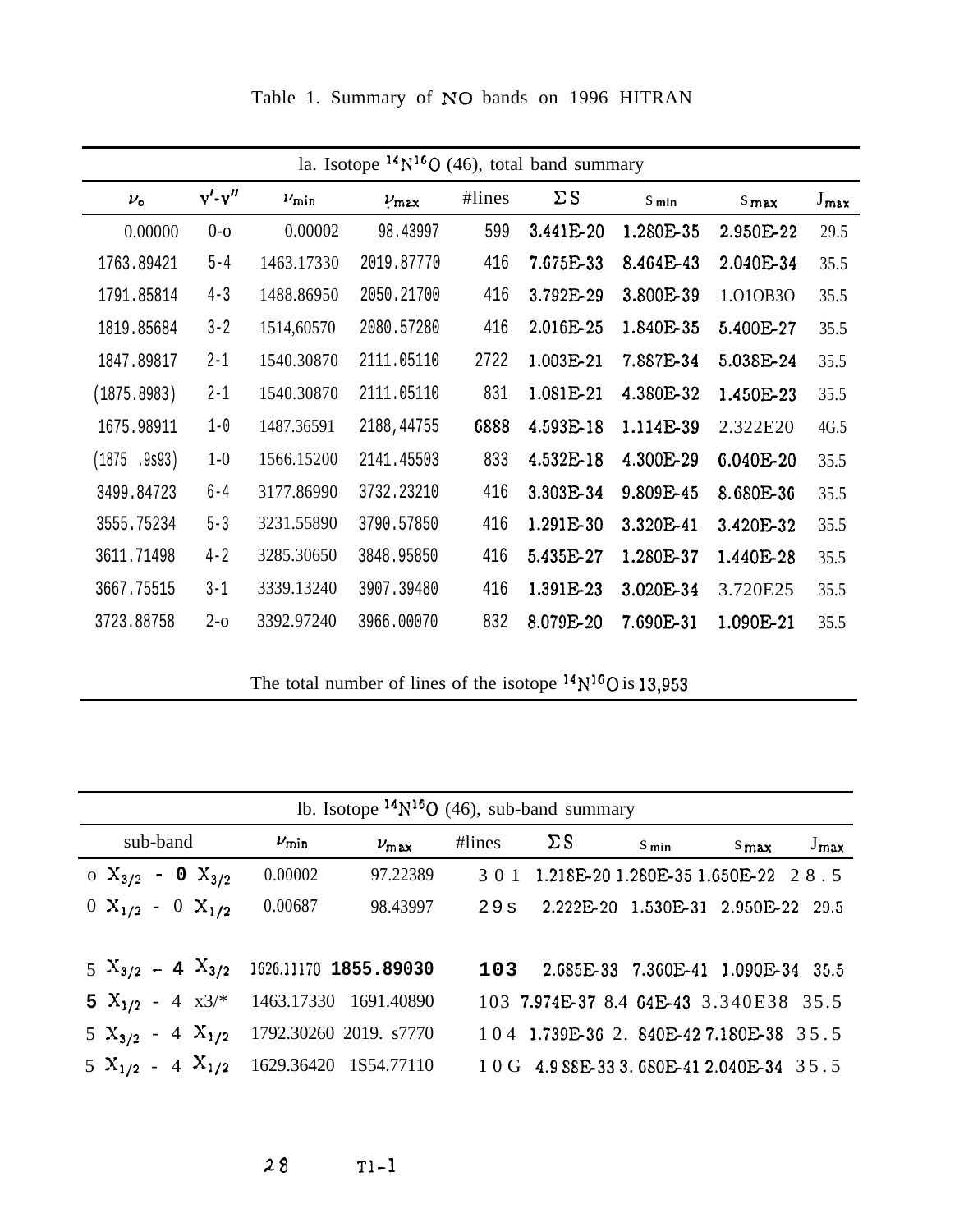| 4 $X_{3/2}$ - 3 $X_{3/2}$                                                               |             | 1652. s5690 1865.19030    |      |                | 1 0 3 1.324E-29 3.280E-37 5.420E-31 3 5 .5  |                      |      |
|-----------------------------------------------------------------------------------------|-------------|---------------------------|------|----------------|---------------------------------------------|----------------------|------|
| $4 X_{1/2} - 3 X_{3/2}$                                                                 |             | 1488.86950 1719.609S0     |      |                | 103 4.003E-33 3.800E-39 1. 690E-34 35.5     |                      |      |
| $4 X_{3/2} - 3 X_{1/2}$                                                                 |             | 1820.12240 2050.21 700    |      |                | 1 0 4 8.734E-33 1.280E-38 3.620E-34 3 5 .5  |                      |      |
| $4 X_{1/2} - 3 X_{1/2}$                                                                 |             | 1656.13490 1SS4.02610     |      |                | 106 2.466E-291.650E-37 1. O1OE3O 35.5       |                      |      |
| $3 X_{3/2} - 2 X_{3/2}$                                                                 |             | 1679.63240 1914.51470     |      |                | 1 0 3 7.034E-26 1.570E-33 2.900E-27 3 5 .5  |                      |      |
| $3 X_{1/2} - 2 X_{3/2}$                                                                 |             | 1514.60570 1747.84590     |      |                | 103 2.164E-29 1.840E-35 9.200E-31 35.5      |                      |      |
| $3 x3/2 - 2 X_{1/2}$                                                                    |             | 1847.96460 2080.57280     |      |                | 1 0 4 4.720E-29 6.240E-35 1.970E-30 3 5 . 5 |                      |      |
| $3 X_{1/2} - 2 X_{1/2}$                                                                 |             | 1682.93790 1913.30740     |      |                | 1 0 6 1.312E-25 8.020E-34 5.400E-27 3 5 . 5 |                      |      |
|                                                                                         |             |                           |      |                |                                             |                      |      |
| $2 X_{3/2} - 1 X_{3/2}$                                                                 | 1724.36683  | 1935.55054                | 1140 | 3.496E-22      |                                             | 7.887E-34 2. 688E-24 | 31.5 |
| $(2 x3/2 - 1 (3/2))$                                                                    | 1706.43400  | 1943. s8590               | 205  | 3.767E-22      | 3.780E-30                                   | 7.800E-24            | 35.5 |
| 2 $X_{1/2}$ 1 $X_{3/2}$                                                                 | 1540.30s70  | 1776.19330                | 206  | 1.175E-25      |                                             | 4.380E32 2.520E-27   | 35.5 |
| $(2 X_{1/2} - 1 \cdot 3/2)$                                                             | 1540.30s70  | 1776.19330                | 206  | 1.175E-25      | 4.380E-32                                   | 2.520E-27            | 35.5 |
| $2 X_{3/2} - 1 X_{1/2}$                                                                 | 1875.77760  | 2111.05110                | 208  | 2.562S25       | $1.490E-31$                                 | 5.390E-27            | 35.5 |
| $(2 X3/2 \t1 X_{1/2})$                                                                  | 1875,77760  | 2111.05110                | 208  | 2.562E-25      | 1.490E-31                                   | 5.390E-27            | 35.5 |
| $2 X_{1/2} - 1 X_{1/2}$                                                                 | 1727.43703  | 1934.28638                | 1168 | 6.528E-22      | 1.725E-33                                   | 5.038E-24            | 31.5 |
| $(2 X_{1/2} - 1 X_{1/2})$                                                               | 1709.77750  | 1942.62150                | 212  | 7.034E22       | 1.950E-30                                   | 1.450E-23            | 35.5 |
|                                                                                         |             |                           |      |                |                                             |                      |      |
| $1 X_{3/2} - 0 X_{3/2}$                                                                 | 1681.19055  | 1993.20160                |      | 1710 1.600S18  | 5.632E-35                                   | 1.238E-20            | 46.5 |
| $(1 \ X_{3/2} \$ $\rightarrow$ 3/2)                                                     | 1733.30330  | 1973.2s430 205 1.5 85E-18 |      |                | 1.600E-26                                   | 3.40E20              | 35.5 |
| $1 X_{1/2} - 0 X_{3/2}$                                                                 | 14s7.36591  | 1804.53175 1720 5.145E-22 |      |                | 1.114E-39                                   | 4.038E-24 40.5       |      |
| $(1 \text{ } X_{1/2} = 0 \text{ } X_{3/2})$                                             | 15 66.15200 | 1804.53270                |      | 206 5.530E-22  | 1.870E-28                                   | 1.190E-23            | 35.5 |
| $1 X_{3/2} - 0 X_{1/2}$                                                                 | 1S79.02261  | 21S8,44755                |      | 1720 1.098E-21 | 4.447s39                                    | 8.613E-24            | 46.5 |
| $(1 X_{3/2} - 0 X_{1/2})$                                                               | 1903.69740  | 2141.45500                |      | 210 1.205E-21  | 4.300S29                                    | 2.550E-23            | 35.5 |
| $1 X_{1/2} - 0 X_{1/2}$                                                                 | 16 S5.19629 | 1992.06796                |      | 1738 2.991E-18 | 1.478E-34                                   | 2.322E-20            | 46.5 |
| $(1 \ X_{1/2} = 0 \ X_{1/2})$                                                           | 173 G. 7140 | 1971.9890                 | 212  | 2.945E-18      | 8.200E-27                                   | $6.040E-20$          | 35.5 |
| G $X_{3/2}$ - 4 $X_{3/2}$ 3339.74850 356 S.24400 103 1.155E-34 3.180E-42 4.680E-36 35.5 |             |                           |      |                |                                             |                      |      |

6  $X_{1/2}$  4  $X_{3/2}$  3177.86990 3415.18670 103 3.555E-38 9.809E-45 1.460E-39 35.5

 $29$  T1-2

 $\hat{\mathbf{v}}$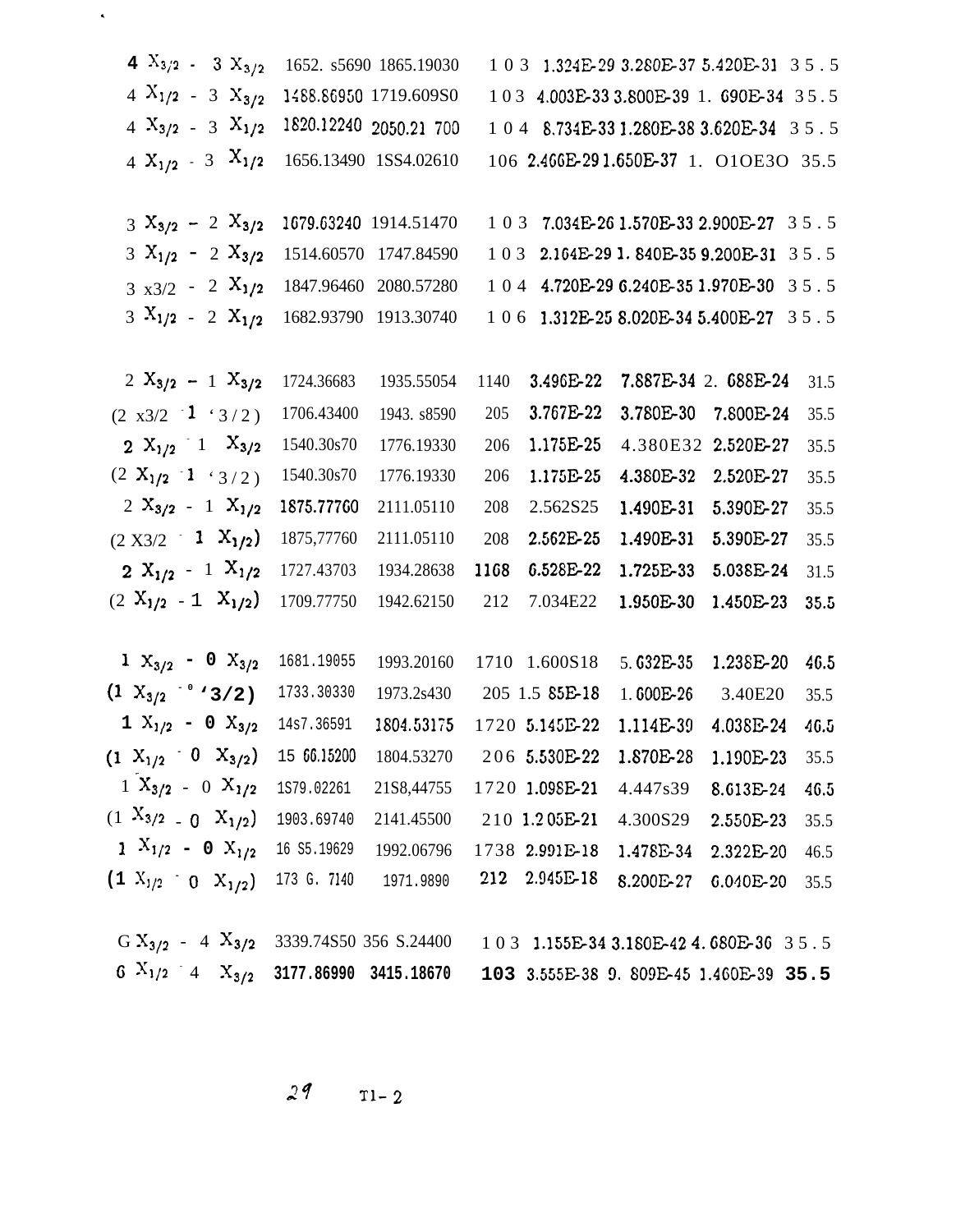6  $X_{3/2}$  - 4  $X_{1/2}$  3S05.93940 3732.23210 104 7.217E-38 3.503E-44 3.020E-39 35.5 6  $X_{1/2}$  - 4  $X_{1/2}$  3344.06080 3566.22050 106 2.147E-34 1.581E-42 8.680E-36 35.5

 $X_{3/2}$  - 3  $X_{3/2}$  3394.49740 3625.55190 103 4.511E-31 1.120E-38 1.840E-32 35.5  $X_{1/2}$  - 3  $X_{3/2}$  3231.55890 3471.2S530 103 1.411E-343.320E-415.820E-36 35.5  $X_{3/2}$  - 3  $X_{1/2}$  3561.76280 3790.57850 104 2.868E-34 1.2 60E-40 1.21 OE-35 35.5  $5 X_{1/2}$  - 3  $X_{1/2}$  3398.82440 3625.47190 106 8.394E-31 5.620E-393.420E-32 35.5

 $X_{3/2}$  - 2  $X_{3/2}$  3449.29400 3682.90040 103 1.896E-27 4.220E-35 7.7 60E-29 35.5  $X_{1/2}$  - 2  $X_{3/2}$  3285.30650 3527.45500 103 6.036E-311.280E-372.500E-32 35.5  $X_{3/2}$  - 2  $X_{1/2}$  3617.62620 3848.95850 104 1.228E-304.900E-375.200E-32 35.5  $X_{1/2}$  - 2  $X_{1/2}$  3453.63870 3682.76760 106 3.537E-27 2.1 60E-351.440E-28 35.5

 $3 X_{3/2} - 1 X_{3/2}$  3504.15910 3740.31210 103 4.848E-249.740E-321.990E-25 35.5  $3 X_{1/2} - 1 X_{3/2}$  3339.13240 3583.70660 103 1.570E-27 3.020E34 6.540E-29 35.5 3  $X_{3/2}$  - 1  $X_{1/2}$  3673.55130 3907.39480 104 3.194E-27 1.1 60E-33 1.3 60E-28 35.5 3  $X_{1/2}$  - 1  $X_{1/2}$  3508.52460 3740.12930 106 9.054E-24 5.020E-32 3.720E-25 35.5

 $X_{3/2}$  - 0  $X_{3/2}$  3559.09560 3797.81770 206 2.814E-202.550E-285.820E-22 35.5  $X_{1/2}$  - 0  $X_{3/2}$  3392.97240 3640.13470 206 9.235E-24 7.690E-311.940E-25 35.5  $X_{3/2}$  - 0  $X_{1/2}$  3729.49350 3966.00070 20S 1.879E-23 2.980E-30 4.030E-25 35.5  $X_{1/2}$  - 0  $X_{1/2}$  3563.49340 3797.37020 212 5.262E-201.330E-281.090E-2135.5

The total number of lines of the isotope  $^{14}N^{16}O$  is 13,953

|               | 2a. Isotope $15N^{16}O(56)$ , total band summary                                                    |  |                           |  |  |  |                                         |                  |  |
|---------------|-----------------------------------------------------------------------------------------------------|--|---------------------------|--|--|--|-----------------------------------------|------------------|--|
| $\nu_{\rm n}$ | $V'$ -v"<br>$\#$ lines $\Sigma$<br>$\nu_{\min}$<br>$\nu_{\text{max}}$<br>$S_{\rm max}$<br>$S_{min}$ |  |                           |  |  |  |                                         | $J_{\text{max}}$ |  |
| 1842.91770    |                                                                                                     |  | 1-0 1609.38540 2060.46250 |  |  |  | 699 1.917E-20 4.430 E 28 2.550E-22 35.5 |                  |  |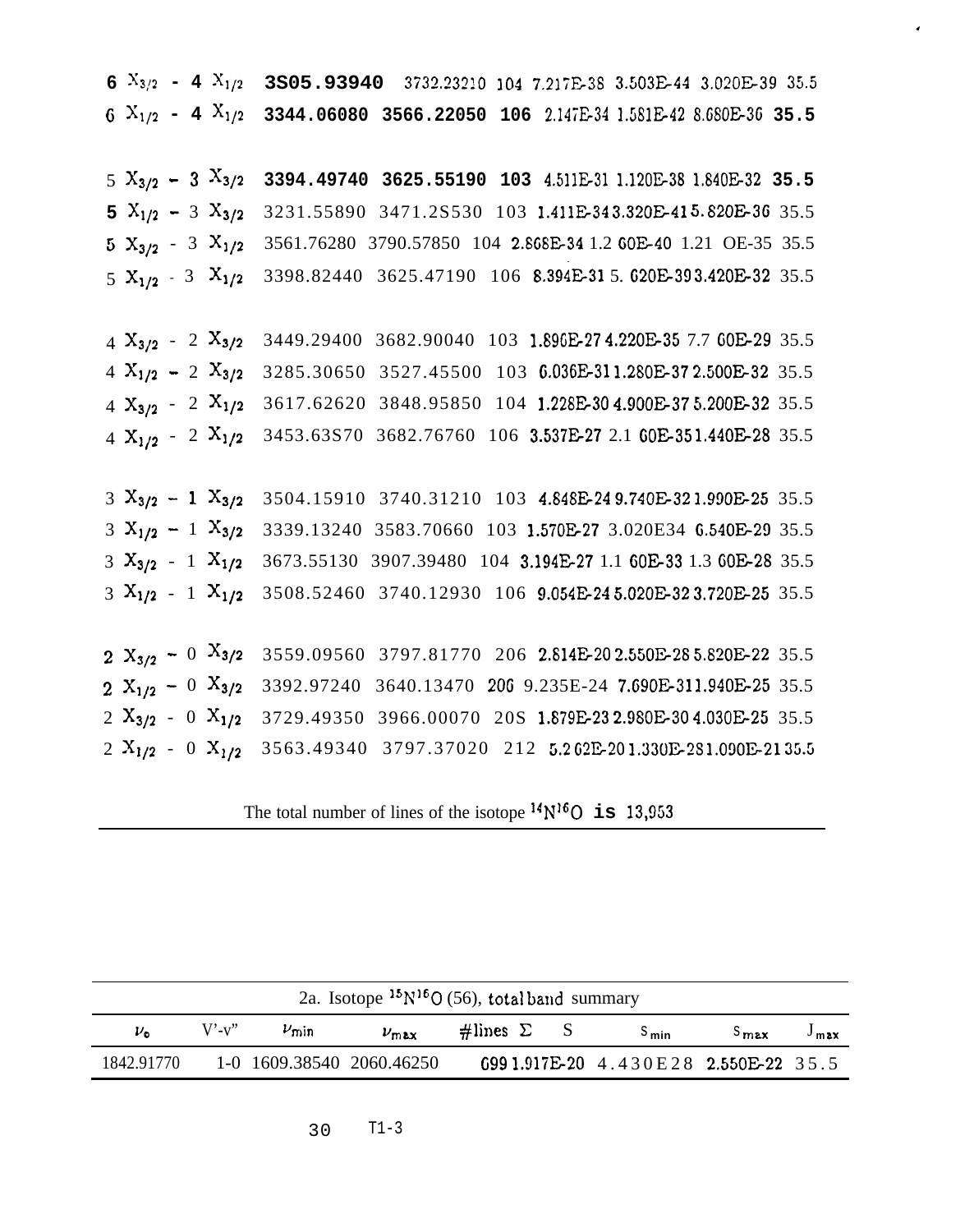|                                                                 |              | 2b. Isotope $15N^2O(56)$ , sub-band summary |                   |                                           |       |               |
|-----------------------------------------------------------------|--------------|---------------------------------------------|-------------------|-------------------------------------------|-------|---------------|
| sub-band                                                        | $\nu_{\min}$ | $\nu_{\text{max}}$                          | #lines $\Sigma S$ | $S_{\text{min}}$                          | $max$ | $J_{\rm max}$ |
| $1 \text{ X}_{3/2}$ - 0 $\text{X}_{3/2}$ 1705. 67090 1937.21230 |              |                                             |                   | 199 6.683E-21 5.000E-28 1.370E-22 3 5 . 5 |       |               |
| $1 \text{ X}_{1/2}$ - 0 $\text{X}_{3/2}$ 1609.58540 1768.04290  |              |                                             |                   | 142 1.972E-24 4.430E-28 4.1 80E-26 26.5   |       |               |
| 1 $X_{3/2}$ - o $X_{1/2}$ 1892.71620 2060.46250                 |              |                                             |                   | 156 4.307E24 4.750E-28 8.950E-26 28.5     |       |               |
| $1 X_{1/2} - 0 X_{1/2}$ 1708.85690 1935.979S0                   |              |                                             |                   | 202 1.248E-20 6.380E-28 2.550E-22 35.5    |       |               |

The total number of lines of the isotope  $15N^{16}$ O is 699

|               |              |              | 3a. Isotope $14N^{18}O$ (48), sub-band summary |                       |                                          |                  |               |
|---------------|--------------|--------------|------------------------------------------------|-----------------------|------------------------------------------|------------------|---------------|
| $\nu_{\rm o}$ | $v'$ - $v''$ | $\nu_{\min}$ | $\nu_{\text{max}}$                             | $\#$ lines $\Sigma$ S | $S_{\text{min}}$                         | $S_{\text{max}}$ | $^{\cup}$ max |
| 1S27.28440    |              |              | 1-0 1601.90940 2038.84610                      |                       | $679$ 1.054E-20 4.190E-28 1.390E-22 35.5 |                  |               |

The total number of lines of the isotope  $14N^{18}O$  is 679

|                                                 |              | 3b. Isotope $14N^{18}O$ , sub-band summary |                   |  |                                            |      |                  |
|-------------------------------------------------|--------------|--------------------------------------------|-------------------|--|--------------------------------------------|------|------------------|
| sub-band                                        | $\nu_{\min}$ | $\nu_{\text{max}}$                         | #lines $\Sigma S$ |  | $S_{min}$                                  | Smax | $J_{\text{max}}$ |
| 1 $X_{3/2}$ - 0 $X_{3/2}$ 1692.55850 1920.16370 |              |                                            |                   |  | 197 3.674E-21 5.4 60E-28 7.440E23 35.5     |      |                  |
| $1 X_{1/2} - 0 X_{3/2} 1601.90940 1750.3s060$   |              |                                            |                   |  | 1 3 2 1.045E-24 4.490E-28 2.200E-26 2 4 .5 |      |                  |
| $1 X_{3/2} - 0 X_{1/2} 1880.24190 2038.84610$   |              |                                            |                   |  | 150 2.289E-24 4.190E-28 4.720E-26 27.5     |      |                  |
| $1 X_{1/2} - 0 X_{1/2}$ 1695.65800 1918.95830   |              |                                            |                   |  | 200 6.861E-21 G.310E28 1.390E-22 35.5      |      |                  |

The total number of lines of the isotope  $14N^{18}O$  is 679

 $\nu$  values are in units of cm<sup>-1</sup>

S values are in units of cm<sup>-1</sup>/( molec-cm<sup>-2</sup>) at 296K

Sub-bands notation v  $X_{\Omega'}$  - v"  $X_{\Omega''}$  is short for  $v' X^2 \Pi_{\Omega'} - v'' X^2 \Pi_{\Omega''}$ 

Band centers  $(\nu_o)$  for  $^{14}N^{16}O$  (O- 1), (l-2) are from Coudert et al.<sup>33</sup>

All other  $^{14}N^{16}O \nu_0$  'are from Amiot.<sup>22</sup> For  $^{15}N^{16}O$ ,  $^{14}N^{18}O \nu_0$  see Gillis & Goldman.<sup>17</sup>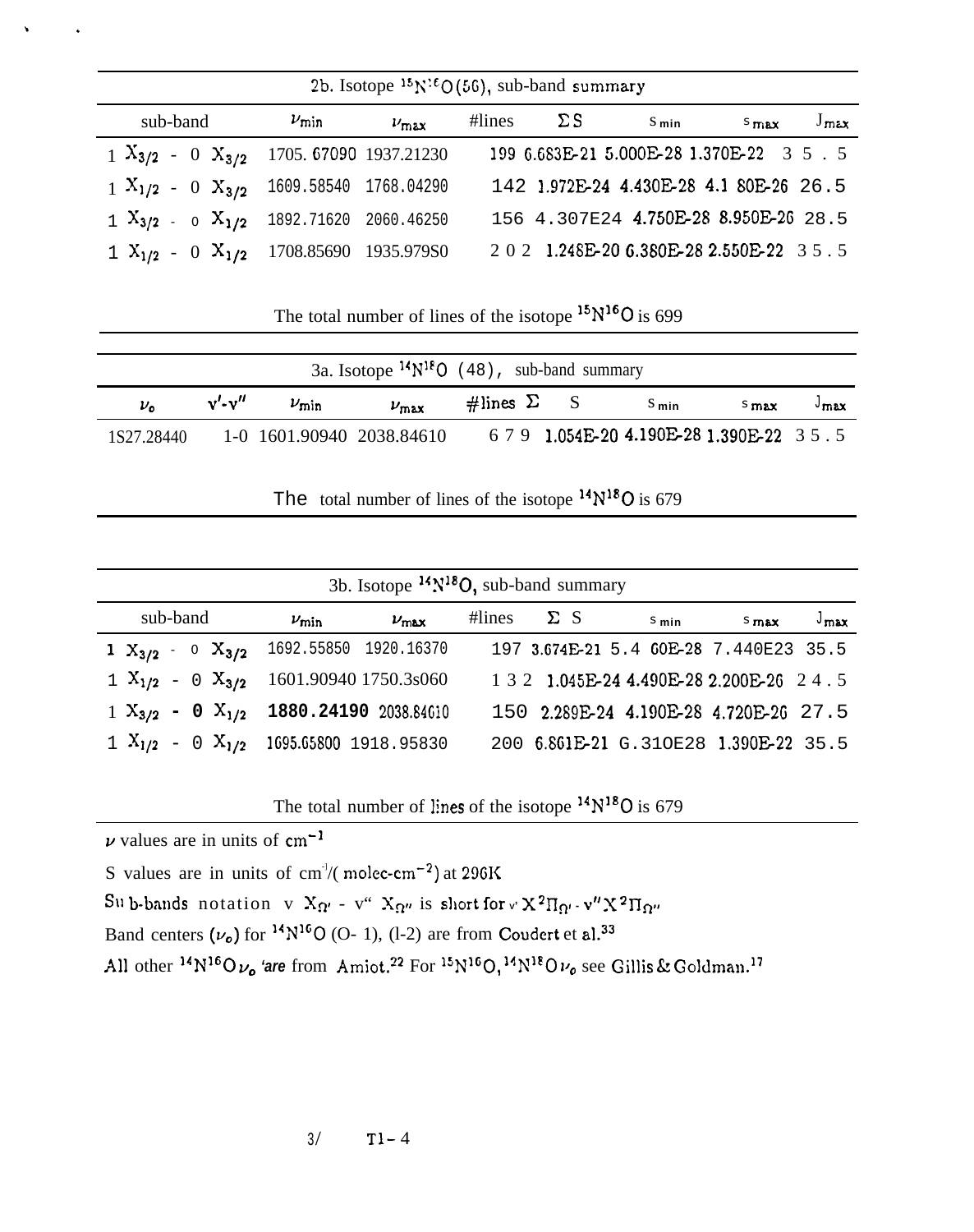|                                                                              |                                                                                         |                                                  |             |                                                                                             | Da References                      |                                                                                  |                     |                              |
|------------------------------------------------------------------------------|-----------------------------------------------------------------------------------------|--------------------------------------------------|-------------|---------------------------------------------------------------------------------------------|------------------------------------|----------------------------------------------------------------------------------|---------------------|------------------------------|
| <b>Bands</b>                                                                 | Isotope                                                                                 | Positions                                        | <b>HFS</b>  | Intensities                                                                                 | Halfwidths                         |                                                                                  | $T-dep$             | P-shft                       |
| $Av = o$                                                                     | $14N^{16}$                                                                              | $\mathcal{C}^{\mathcal{A}}$ .                    |             |                                                                                             | Air                                | Self                                                                             |                     |                              |
| $0 - 0$                                                                      |                                                                                         | P&P                                              | Y           | $P\&P^a$                                                                                    | A&S <sup>b</sup>                   | $\mathbf N$                                                                      | 0.5                 | $\mathbf N$                  |
|                                                                              |                                                                                         |                                                  |             |                                                                                             |                                    |                                                                                  |                     |                              |
| $\Delta v = 1$                                                               | 14 <sub>N</sub> 16 <sub>O</sub>                                                         |                                                  |             |                                                                                             |                                    |                                                                                  |                     |                              |
| $0 - f$                                                                      | main, satl                                                                              | C. et al                                         | Y           | C. et al                                                                                    | 0.05 <sup>d</sup>                  | $\mathbf N$                                                                      | $0.71^e$            | N                            |
| $1-2^c$                                                                      | main                                                                                    | C. et al                                         | Y           | C. et al                                                                                    | 0.05 <sup>d</sup>                  | N                                                                                | $0.71^e$            | $\mathbf N$                  |
| $1 - 2$                                                                      | satl                                                                                    | G&G                                              | N           | G&G                                                                                         | S. et al <sup>f</sup>              | L. Brown <sup>a</sup>                                                            | $0.71^e$            | $Y^h$                        |
| $2 - 3$ <sup>1</sup>                                                         |                                                                                         | G&G                                              | N           | G&G                                                                                         | S. et al <sup>f</sup>              | L. Brown <sup>s</sup>                                                            | $0.71^e$            | $Y^h$                        |
| $3 - 4$ <sup>i</sup>                                                         |                                                                                         | G&G                                              | N           | G&G                                                                                         | $s$ . et al                        | L. Brown <sup>s</sup>                                                            | $0.71^e$            | $Y^h$                        |
| $4 - 5^{1}$                                                                  |                                                                                         | G&G                                              | $\mathbf N$ | G&G                                                                                         | S. et al <sup>f</sup>              | L. Brown <sup>s</sup>                                                            | $0.71$ <sup>e</sup> | $\textbf{Y}^\text{h}$        |
|                                                                              | $15N^{16}$ O                                                                            |                                                  |             |                                                                                             |                                    |                                                                                  |                     |                              |
| $o-1$                                                                        |                                                                                         | G&G                                              | N           | G&G                                                                                         | $S.$ et al <sup>f</sup>            | L. Brown <sup>s</sup>                                                            | 0.71 <sup>e</sup>   | Y <sup>h</sup>               |
|                                                                              | $14N18$ <sub>O</sub>                                                                    |                                                  |             |                                                                                             |                                    |                                                                                  |                     |                              |
| $0 - 1$                                                                      |                                                                                         | G&G                                              | $\mathbf N$ | G&G                                                                                         | s. $et al'$                        | L. Drown                                                                         | 0.71'               | $Y^h$                        |
|                                                                              |                                                                                         |                                                  |             |                                                                                             |                                    |                                                                                  |                     |                              |
| $\Delta v = 2$                                                               | $14N^{16}$ O                                                                            |                                                  |             |                                                                                             |                                    |                                                                                  |                     |                              |
| $o-2$                                                                        |                                                                                         | G&G                                              | N           | G&G                                                                                         | $S.$ ett al <sup>*</sup>           | L. Brown <sup>9</sup>                                                            | $0.71^e$            | $X_{\mu}$                    |
| $1 - 3$ <sup>ij</sup>                                                        |                                                                                         | G&G                                              | N           | G&G                                                                                         | S. et $a1^{\dagger}$               | L. Brown"                                                                        | $0.71^e$            | $X_{\mu}$                    |
| $2 - 4$ <sup>1</sup>                                                         |                                                                                         | G&G                                              | N           | G&G                                                                                         | $S.$ et alf                        | L. Brown <sup>s</sup>                                                            | $0.71^e$            | $\mathbf{Y}^{\mathsf{h}}$    |
| $3 - 5^{1}$                                                                  |                                                                                         | G&G                                              | N           | G&G                                                                                         | S. et al <sup><math>t</math></sup> | L. Brown <sup>e</sup>                                                            | $0.71$ <sup>e</sup> | $Y^h$                        |
| $4 - 6i$ <sup>1</sup>                                                        |                                                                                         | G&G                                              | N           | <b>G&amp;G</b>                                                                              | S. et $a1^t$                       | L. Brown <sup>9</sup>                                                            | $0.71^e$            | Y <sup>h</sup>               |
| a<br>Poynter &<br>Pickett <sup>14</sup> ,<br>used $Q(300K)$ ,<br>no isotopic |                                                                                         | b Self broadening,<br>Abels & Shaw <sup>18</sup> |             | $\degree$ Update of all<br>$(0-1)$ lines,<br>main branch (1-2)<br>1 ines                    |                                    | $^d$ Inadvertently,<br>assumed 0.05<br>$cm^{-1}atm^{-1}$ (296K)<br>for all lines |                     | .Ballard et al <sup>28</sup> |
| $N$ , broadening                                                             | abundance factor                                                                        |                                                  |             | <sup>9</sup> Estimated from S. et al <sup>29f</sup><br>by L.R. Brown, 1996                  |                                    |                                                                                  |                     |                              |
|                                                                              | $-0.004$ cm <sup>-1</sup> atm <sup>-1</sup> for $\Delta v=2$ (pine et al <sup>3</sup> ) |                                                  |             | $h$ -0.0017 cm <sup>-1</sup> atm <sup>-1</sup> for unupdated Av=1 (S. et al <sup>29</sup> ) | combined                           | TWO A components <sup>j</sup> Error in                                           |                     | intensity<br>normalization   |
| A&S=Abels & Shaw <sup>18</sup>                                               | C. et al=Coudert et al <sup>33</sup><br>G&G=Gillis & Goldman <sup>16</sup>              |                                                  |             | P&P=Poynter & Pickett <sup>14</sup><br>S. et al=Spencer et al <sup>29</sup>                 |                                    |                                                                                  |                     | (see text)                   |

 $\mathbf{C}=\mathbb{C}^2$ 

Table 2. Origin of NO parameters in the 1996 HITRAN Database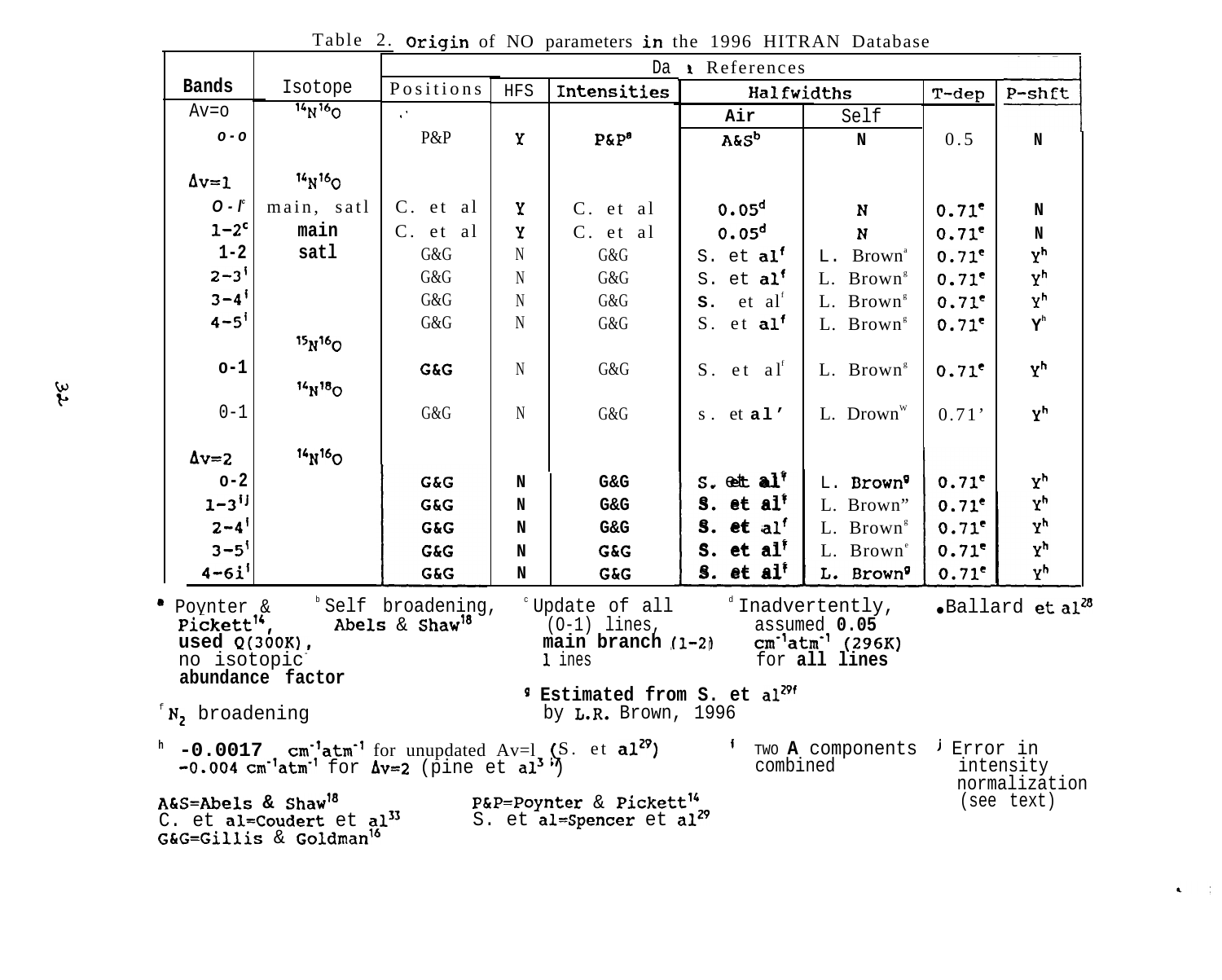| Band    | Hitran 92                                                                 |            | Hitran 96 |                   | <b>DU 96</b>                                                        |            |
|---------|---------------------------------------------------------------------------|------------|-----------|-------------------|---------------------------------------------------------------------|------------|
|         | $S_{sum}$                                                                 | $S_{max}$  |           |                   | $S_{\text{sum}}$ $S_{\text{max}}$ $S_{\text{sum}}$ $S_{\text{max}}$ |            |
|         |                                                                           | $S_{max}$  |           | $S_{\text{mech}}$ |                                                                     |            |
|         | $O-O$ .344e-19 .295e-21 .344e-19 .295e-21 .336e-19 .805e-21               |            |           |                   |                                                                     |            |
| $0 - 0$ |                                                                           | $.826e-21$ |           | $.826e-21$        |                                                                     | $.805e-21$ |
|         | $O-1$ $.453e-17$ $.604e-19.459e-17.232e-19$ $.458-17$ $.621e-19$          |            |           |                   |                                                                     |            |
| $0 - 1$ |                                                                           |            |           | $.619e-19$        |                                                                     | $.621e-19$ |
|         | $1-2$ .108e-20 .145e-22 .100e-20 .504e-23 .986e-21 .133e-22               |            |           |                   |                                                                     |            |
| $1 - 2$ |                                                                           |            |           | $.134 - 22$       |                                                                     | $.133e-22$ |
|         | $2-3$ .202e-24 .540e-26 .202e-24 .540e-26 .183e-24 .245e-26               |            |           |                   |                                                                     |            |
|         | $3-4$ .379e-28 .101e-29 .379e-28 .101e-29 .344e-28 .458e-30               |            |           |                   |                                                                     |            |
|         | $4 - 5$ $.786e-32$ $.204e-33$ $.768e-32$ $.204e-33$ $.695e-32$ $.921e-34$ |            |           |                   |                                                                     |            |
|         | $O-2$ .808e-19 .109e-20 .808e-19 .109e-20                                 |            |           |                   | $.826e-19$ $.114e-20$                                               |            |
|         | $1-3$ .139e-22 .372e-24 .139e-22 .372e-24 .271e-22 .371e-24               |            |           |                   |                                                                     |            |
| $2 - 4$ | .543e-26 .144e-27 .543e-26 .144e-27 .678e-26 .922e-28                     |            |           |                   |                                                                     |            |
|         | $3-5$ .129e-29 .342e-31 .129e-29 .342e-31 .162e-29 .219e-31               |            |           |                   |                                                                     |            |
|         | $4-6$ .330e-33 .868e-35 .330e-33 .868e-35 .400e-33 .537e-35               |            |           |                   |                                                                     |            |

Table 3. <sup>14</sup>N<sup>16</sup>O  $X^2\Pi(v'', v')$ : Band intensities and maximum intensities

 $\mathbf{v} = \mathbf{v} \cdot \mathbf{u}$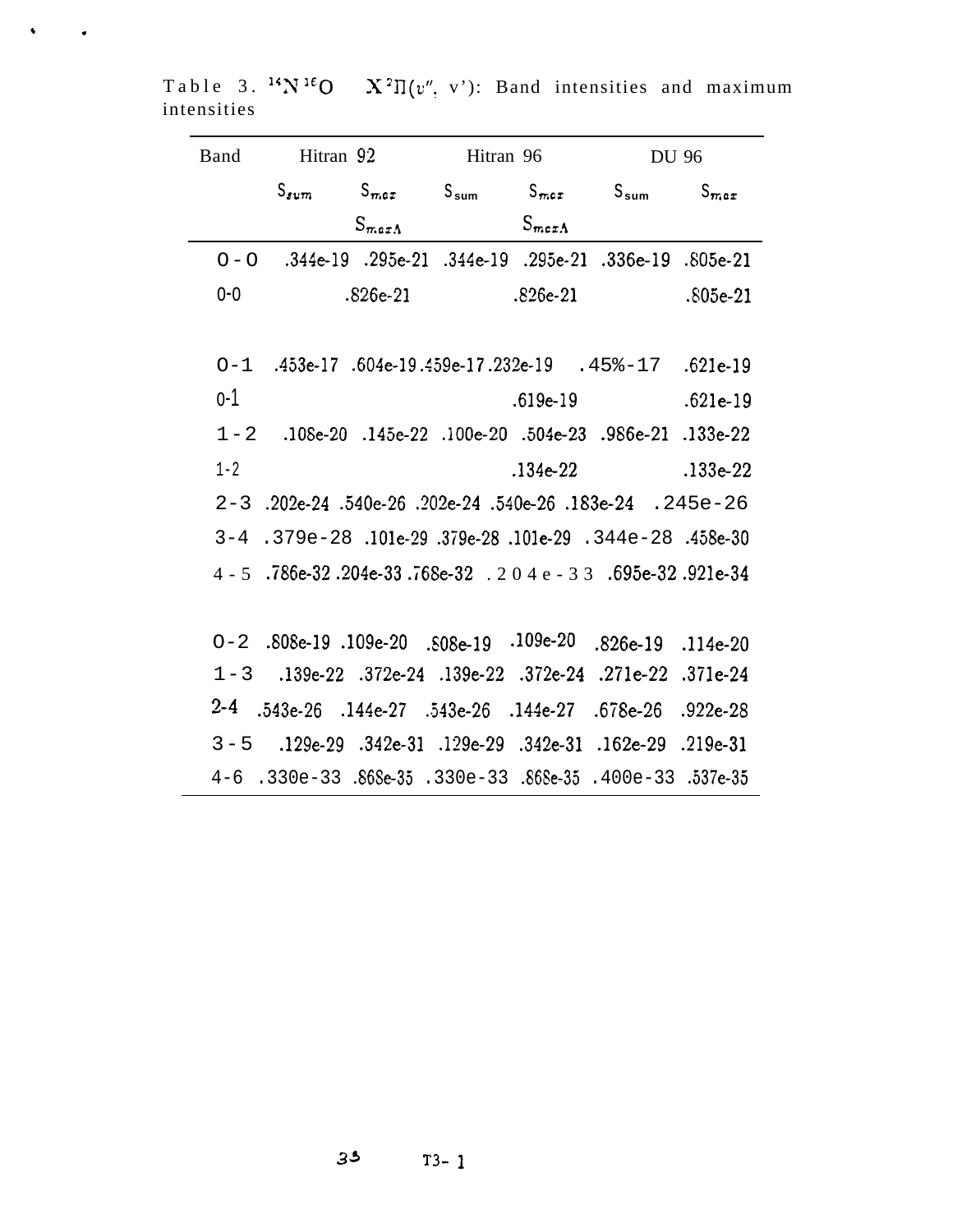

Fig. 1.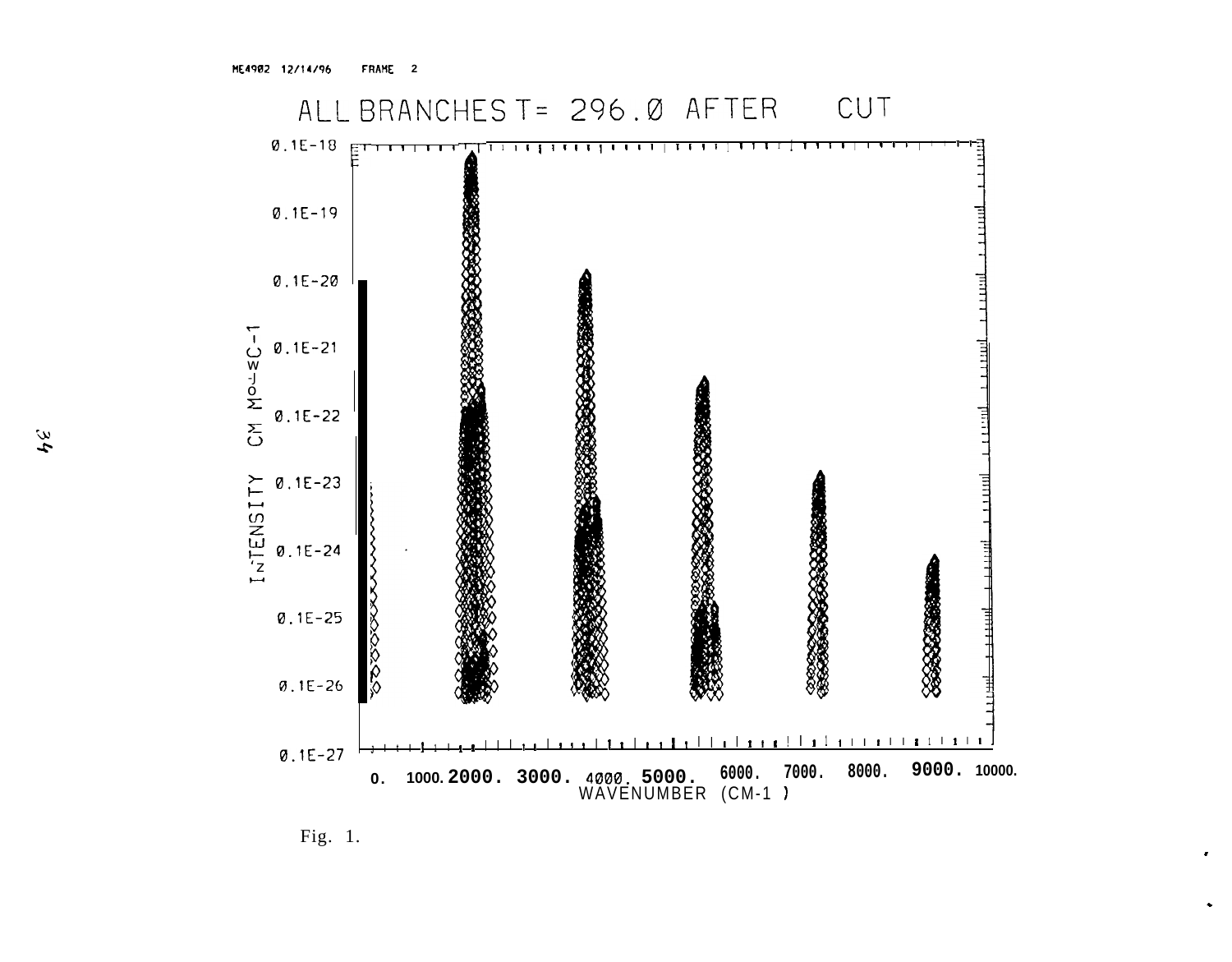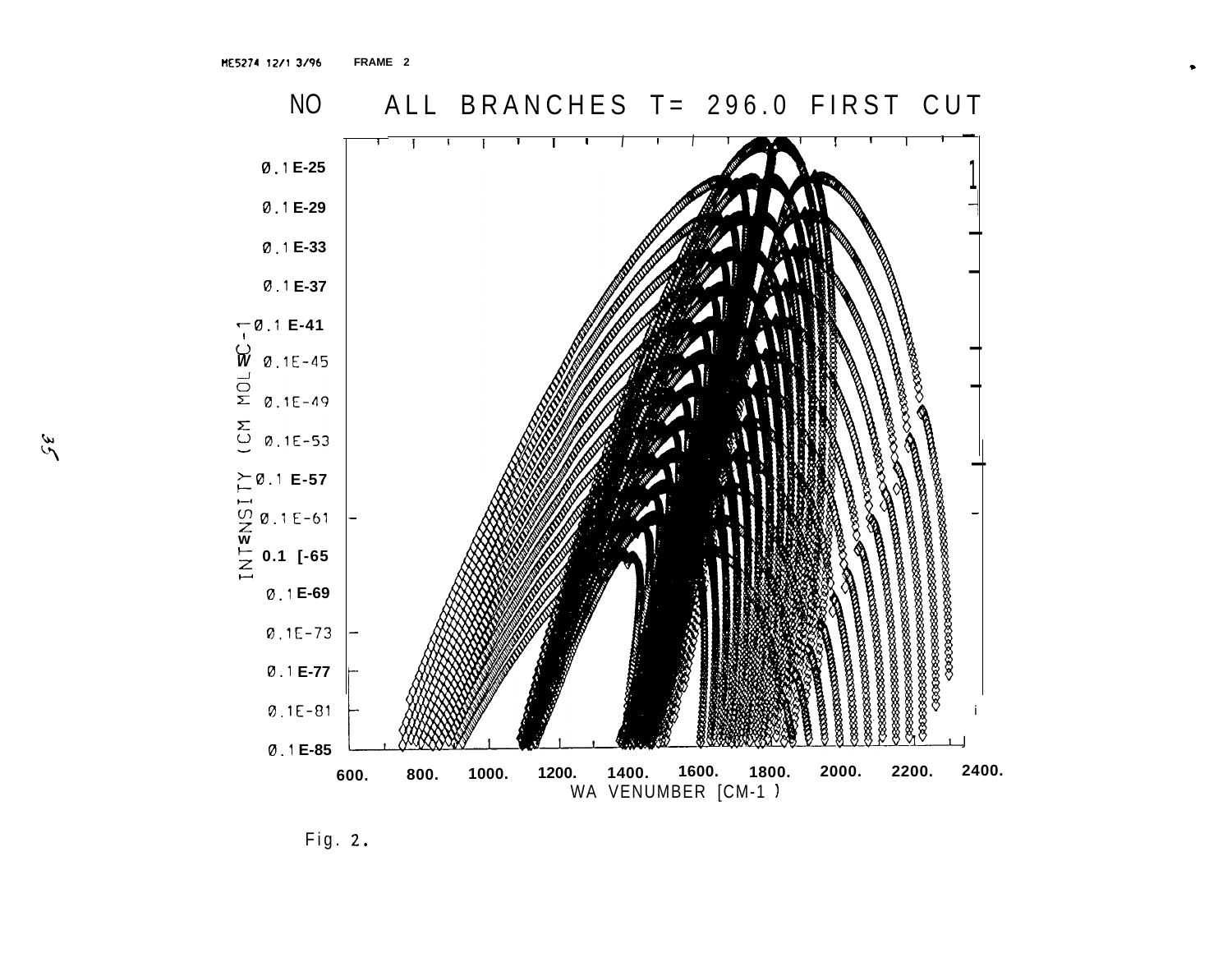

Fig. 3.

яĘ

 $\mathbf{C}$